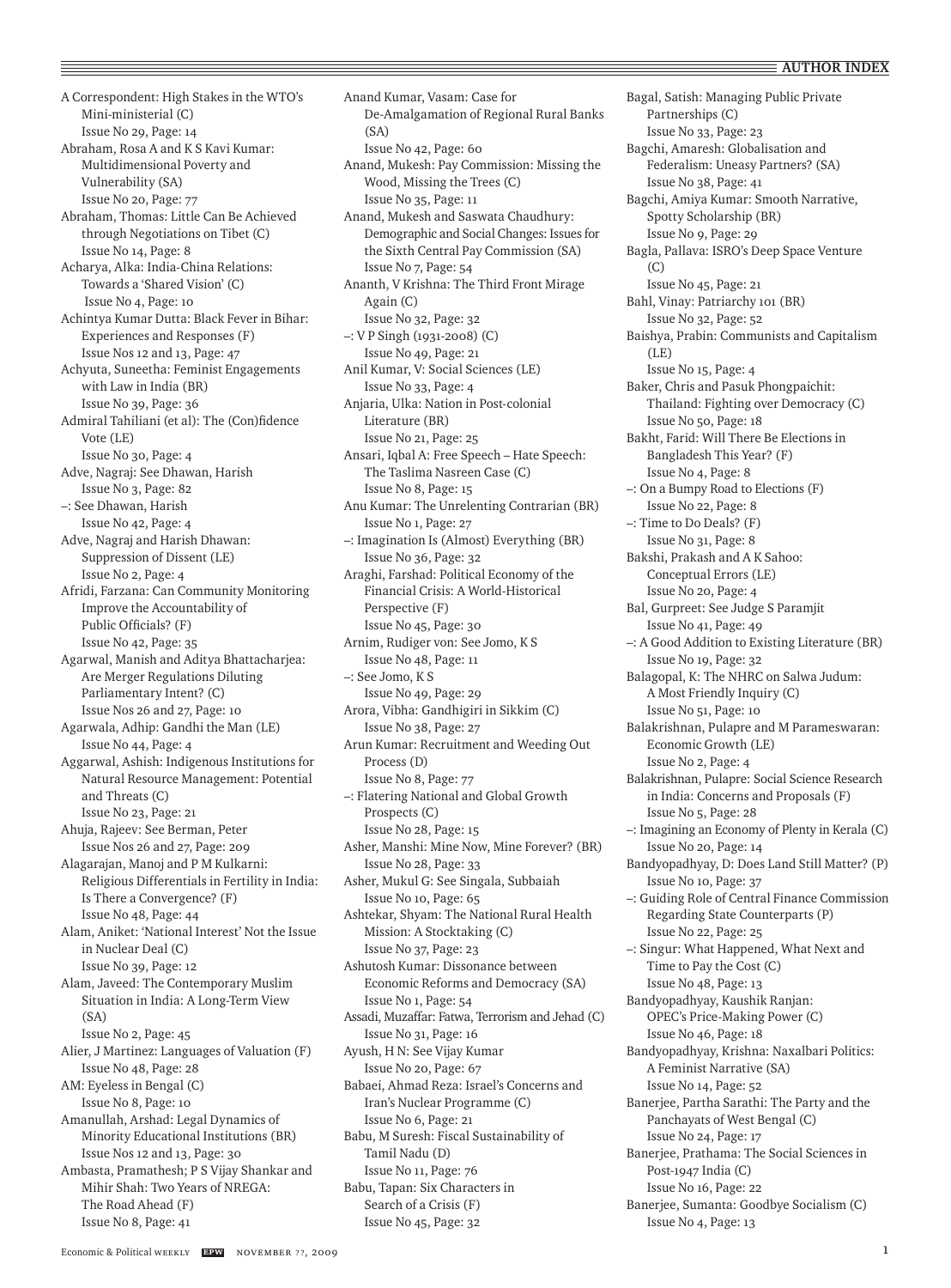–: Fond Memories (LE) Issue No 14, Page: 4 –: The Story of 'Battala' (BR) Issue No 15, Page: 44 –: On the Naxalite Movement: A Report with a Difference (C) Issue No 21, Page: 10 –: Homage to 'Red Rosa' (BR) Issue No 23, Page: 27 –: Media: Bashed from Outside and Flawed from Within (C) Issue No 31, Page: 10 –: A Political Cul-de-sac: CPI(M)'s Tragic Denouement (C) Issue No 42, Page: 12 –: Guess Who's Calling Us for Dinner? (C) Issue No 46, Page: 22 –: A Wide Gamut of Relationships (BR) Issue No 51, Page: 32 Banerjee-Guha, Swapna: Space Relations of Capital and Significance of New Economic Enclaves: SEZs in India (SA) Issue No 47, Page: 51 Banerji, Debabar: Another False Promise (LE) Issue No 52, Page: 4 Bansal, S C; M N Khan and V R Dutt: Economic Liberalisation and Civil Aviation Industry (F) Issue No 34, Page: 71 Bantu, Ramakrishna: The Nano – I (LE) Issue No 5, Page: 4 Bapuji, M: Universities, National Laboratories and Scientific Research (LE) Issue No 30, Page: 138 Barbora, Sanjay; Susan Thieme; Karin Astrid Siegmann; Vineetha Menon and Ganesh Gurung: Migration Matters in South Asia: Commonalities and Critiques (SA) Issue No 24, Page: 57 Baru, Rama V and Madhurima Nundy: Blurring of Boundaries: Public-Private Partnerships in Health Services in India (SA) Issue No 4, Page: 62 Barua, Alka: See Visaria, Leela Issue No 36, Page: 35 Baruah, Sanjib: Territoriality, Indigeneity and Rights in the North-east India (C) Issue Nos 12 and 13, Page: 15 Baru, Rama V; Rajib Dasgupta; Mita Deshpande and Aparna Mohanty: Full Meal or Package Deal? (C) Issue No 24, Page: 20 Basu, Kaushik: India's Dilemmas: The Political Economy of Policymaking in a Globalised World (SA) Issue No 5, Page: 53 Basu, Moushumi: Arcelor-Mittal in Jharkhand (C) Issue No 48, Page: 22 Batura, Neha: Understanding Recent Trends in Inflation (F) Issue No 24, Page: 108 Baviskar, Amita: Contract Killings: Silicosis among Adivasi Migrant Workers (C) Issue No 25, Page: 8 Baviskar, Amita and Nandini Sundar: Democracy versus Economic

Transformation? (D) Issue No 46, Page: 87 Baxi, Pratiksha: Feminist Contributions to Sociology of Law: A Review (SA) Issue No 43, Page: 79 Beena, P L: Trends and Perspectives on Corporate Mergers in Contemporary India (RIM) Issue No 39, Page: 48 Bennathan, Esra: On Reforming the IMF (D) Issue No 35, Page: 73 Bera, Sayantan: Programme Design and Impact Assessments: 'Success' of Microfinance in Perspective (SA) Issue No 32, Page: 77 Berman, Peter and Rajeev Ahuja: Government Health Spending in India (SA) Issue Nos 26 and 27, Page: 209 Bertrand, Marianne (et al): Corruption in Driving Licensing Process in Delhi (SA) Issue No 5, Page: 71 Bery, Suman: Options to Consider in Public Debt Management (F) Issue No 41, Page: 12 Béteille, André: Access to Education (P) Issue No 20, Page: 40 –: Constitutional Morality (P) Issue No 40, Page: 35 Bhaduri, Amit: Predatory Growth (C) Issue No 16, Page: 10 Bhaduri, Amit (et al): Maoist and State Violence in Orissa – I (LE) Issue No 9, Page: 4 Bhagavan, Manu: The Hindutva Underground: Hindu Nationalism and the Indian National Congress in Late Colonial and Early Post-colonial India (SA) Issue No 37, Page: 39 Raghavan, Srinath: Terror, Force and Diplomacy (C) Issue No 49, Page: 10 Bhalla, G S: Making Growth Inclusive (BR) Issue No 10, Page: 33 Bhalotra, Sonia: Sibling-Linked Data in the Demographic and Health Surveys (F) Issue No 48, Page: 39 Bhambhri, C P: Divide to Rule (D) Issue No 9, Page: 77 Bhanu, Vinod: Right to Recall Legislators: The Chhattisgarh Experiment (C) Issue No 40, Page: 15 Bharadwaj, Prashant; Asim Khwaja and Atif Mian: The Big March: Migratory Flows after the Partition of India (SA) Issue No 35, Page: 39 Bhardwaj, Prem R: Himachal Pradesh Elections: An Analysis (Ed) Issue No 2, Page: 13 Bhargava, Pushpa M: On the Organisation of Science Research in India (D) Issue No 31, Page: 70 Bhatta, Archita: See Raina, Rajeswari Issue No 43, Page: 16 Bhattacharjea, Aditya: India's Economic Growth Dissected (BR) Issue No 41, Page: 31 –: Krugman's Economics: An Introduction (F) Issue No 49, Page: 24

–: See Agarwal, Manish Issue No 26, Page: 10 Bhattacharjee, Dhrubajyoti: See Meena, Rakesh Kumar Issue No 25, Page: 15 Bhattacharjee, Saurabh: India Needs a Refugee Law (F) Issue No 9, Page: 71 Bhattacharya, Abhijit: Bringing Academic Rigour to the Field of Entrepreneurship in India (RIM) Issue No 39, Page: 87 Bhattacharya, B K: Remembering Sylhet (LE) Issue No 44, Page: 4 Bhattacharya, Manas: The International Experience of Auctioning Spectrum (F) Issue No 37, Page: 33 Bhattacharya, Rudrani; Ila Patnaik and Ajay Shah: Early Warnings of Inflation in India (SA) Issue No 49, Page: 62 Bhattacharya, Sanjoy: Introduction (F) Issue Nos 12 and 13, Page: 39 Bhattacharyya, Dwaipayan and Kumar Rana: Politics of PDS Anger in West Bengal (SA) Issue No 5, Page: 63 Bhukya, Bhangya: The Mapping of the Adivasi Social: Colonial Anthropology and Adivasis (SA) Issue No 39, Page: 103 Bidwai, Praful: Confronting the Reality of Hindutva Terrorism (C) Issue No 47, Page: 10 Bijoy, C R: The Plachimada Struggle (BR) Issue No 46, Page: 35 Biswas, Prasenjit: The Bali Execution (LE) Issue No 46, Page: 98 Boillot, Jean-Joseph and Gopal Rajan: India Viewed from France (LE) Issue No 7, Page: 4 Bose, Ashish: Accuracy of the 2001 Census: Highlights of Post-Enumeration Survey (C) Issue No 22, Page: 14 –: Increasing Life Expectancy and the Elderly (C) Issue No 32, Page: 41 –: Making the 2011 Census a Tool for Good Governance (C) Issue No 51, Page: 18 Bose, Deb Kumar: Prospects of Solar Power in India under Global Warming (C) Issue No 47, Page: 14 Bose, Sukanya and Arvind Sardana: Teaching Economics in Schools (P) Issue No 32, Page: 54 Bramall, Chris: Rural Industrialisation and Spatial Inequality in China, 1978-2006 (F) Issue No 52, Page: 43 Brammer, Hugh: Threat of Arsenic to Agriculture in India, Bangladesh and Nepal (F) Issue No 47, Page: 79 Bruijne, Ad de: Geographies Do Matter (BR) Issue No 2, Page: 33 Burke, Denis J: Tibetans in Exile in a Changing Global Political Climate (F) Issue No 15, Page: 79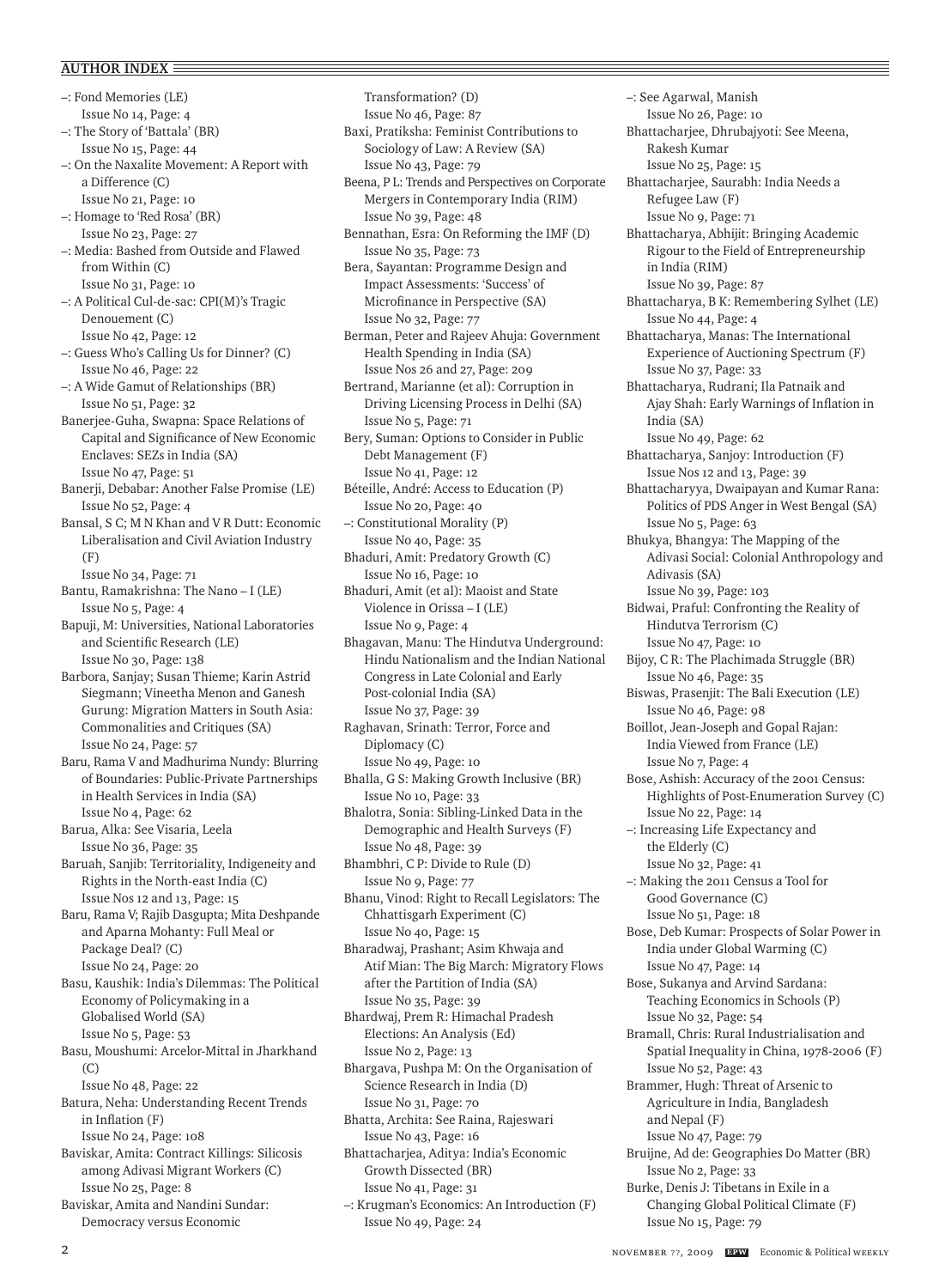Byramji, Homi: GPD and Hindu Liberals (LE) Issue Nos 12 and 13, Page: 113 Chakrabarti, Anjan and Anup Kumar Dhar: Labour, Class and Economy: Rethinking Trade Union Struggle (RL) Issue No 22, Page: 73 Chakrabarti, Kunal: The Lily and the Mud: D D Kosambi on Religion (F) Issue No 30, Page: 60 Chakrabarty, Dipesh: The Power of Superstition in Public Life in India (C) Issue No 20, Page: 16 Chakraborty, Lekha: Analysing the Raghuram Rajan Committee Report on Financial Sector Reforms (C) Issue No 25, Page: 11 Chakraborty, Lekha S: Deficient Public Infrastructure and Private Costs: Evidence for the Water Sector (F) Issue No 31, Page: 65 Chakraborty, Pinaki: See Thomas Isaac, T M Issue No 43, Page: 86 Chakravarthi, Indira: Role of the World Health Organisation (F) Issue No 47, Page: 41 Chakravarti, Uma: South Asian Women in Britain (BR) Issue No 16, Page: 31 Chakravarty, Deepita and Ishita Chakravarty: Girl Children in the Care Economy: Domestics in West Bengal (SA) Issue No 48, Page: 93 Chakravarty, Ishita: See Chakravarty, Deepita Issue No 48, Page: 93 Chakravarty, Rangan: Consumerism and Tradition (LE) Issue No 48, Page: 4 Chakravarty, Shoibal: See Chikkatur, Ananth Issue No 21, Page: 64 Chakravarty, Sujoy and E Somanathan: Discrimination in an Elite Labour Market? Job Placements at IIM-Ahmedabad (SA) Issue No 44, Page: 45 Chakravorti, Robi: Mahatma Gandhi and the Pro-Israeli Lobby in the US (C) Issue No 6, Page: 25 –: The Ideal and the Real (BR) Issue Nos 12 and 13, Page: 27 Chand, Ramesh: The Global Food Crisis: Causes, Severity and Outlook (RA) Issue Nos 26 and 27, Page: 115 Chandavarkar, Anand: The Political Economy of Aid (BR) Issue No 1, Page: 25 –: Islam and Science: A Comment (D) Issue No 49, Page: 78 Chandhoke, Neera: Quest for Justice: The Gandhian Perspective (SA) Issue No 18, Page: 37 Chandiramani, Sunjay: Burma and Western Precepts of Democracy (C) Issue No 39, Page: 25 Chandra, Nirmal Kumar: India's Foreign Exchange Reserves: A Shield of Comfort or an Albatross? (SA) Issue No 14, Page: 39

–: Tata Motors in Singur: A Step towards Industrialisation or Pauperisation? (SA) Issue No 50, Page: 36 Chandrasekhar, C P: India's Sub-prime Fears (F) Issue No 32, Page: 8 –: The Problem as Solution (BR) Issue No 42, Page: 29 –: Beyond Basel for Banking Regulation (F) Issue No 50, Page: 8 Chatterjee, Arnab: Response to 'From Ambedkar to Thakkar and Beyond' (D) Issue No 51, Page: 73 Chatterjee, Partha: The Near Future of Social Science Research in India (F) Issue No 5, Page: 38 –: Democracy and Economic Transformation in India (SA) Issue No 16, Page: 53 –: Classes, Capital and Indian Democracy (D) Issue No 46, Page: 89 Chattopadhyay, P: NABARD and Microfinance (LE) Issue No 8, Page: 82 –: Companies Prima Facie (LE) Issue No 22, Page: 4 –: New Vistas of Analysis (LE) Issue No 34, Page: 4 Chattopadhyay, Paresh: Socialism, Freedom, Democracy: Some Issues (D) Issue No 2, Page: 74 Chattopadhyaya, B D: D D Kosambi and the Study of Early Indian Coins (F) Issue No 30, Page: 97 Chaudhuri, Rosinka: Tagore's Home and the World (BR) Issue No 50, Page: 23 Chaudhuri, Paramita: Sexual Harassment at the Workplace: Experiences with Complaints Committees (SA) Issue No 17, Page: 99 Chaudhuri, Sudip: Ranbaxy Sell-out: Reveral of Fortunes (C) Issue No 29, Page: 11 Chaudhuri, Udit: The Nano – II (LE) Issue No 5, Page: 4 Chaudhury, Saswata: See Anand, Mukesh Issue No 7, Page: 54 Chavan, Pallavi: Gender Inequality in Banking Services (C) Issue No 47, Page: 18 Chelikani, Rao: Resident Welfare Associations (LE) Issue No 1, Page: 4 Deschene, Mary: See Maskey, Mahesh Issue Nos 12 and 13, Page: 9 Chenoy, Anuradha: The Russian-Georgian Confrontation (C) Issue No 34, Page: 17 Chenoy, Kamal Mitra: Third World Aspirations (BR) Issue No 23, Page: 29 Chikkatur, Ananth and Shoibal Chakravarty: Need for an Integrated Energy Modelling Institution in India (F) Issue No 21, Page: 64 Chitale, Rajendra: Seven Triggers of the US Financial Crisis (C) Issue No 44, Page: 20

Chithelen, Ignatius: Global Financial Crisis: A Long Way from Recovery (C) Issue No 36, Page: 16 Chopra, Kanchan and Purnamita Dasgupta: Nature of Household Dependence on Common Pool Resources: An Empirical Study (SA) Issue No 8, Page: 58 Chopra, Rohit: The Cyber Presence of Babri Masjid: History, Politics and Difference in Online Indian Islam (SA) Issue No 3, Page: 47 Choudhary, Zafar: Being Muslim in Jammu (C) Issue No 34, Page: 11 Chowdhary, Rekha: Electioneering in Kashmir: Overlap between Separatist and Mainstream Political Space (C) Issue No 28, Page: 22 Clairmont, Frederic F: Cuba: Transitions without End (C) Issue No 15, Page: 21 Coats, Warren: The Future of the International Monetary Fund (D) Issue No 35, Page: 72 Cullet, Philippe: The Global Warming Regime after 2012: Towards a New Focus (SA) Issue No 28, Page: 109 Custers, Peter: Capital Concentration in the US Military (C) Issue Nos 12 and 13, Page: 25 D'Mello, Bernard: Mumbai's Rebels: Those Who Couldn't Remain Unmoved (C) Issue No 18, Page: 17 D'Souza, Dilip: The Mood Is the Message: Mumbai in a Time of Terror (C) Issue No 49, Page: 18 D'Souza, Errol: Globalisation's Underbelly: Capital Flows and Indian Economy (P) Issue No 35, Page: 34 Dahiya, Prem Singh: Tall Claims (LE) Issue No 35, Page: 86 Dakshina Murthy, K S: Hegde and Gowda Paved the Way (C) Issue No 24, Page: 11 Dalmia, Vasudha: Merchant Tales and the Emergence of the Novel in Hindi (SA) Issue No 34, Page: 43 Das, Amarendra and William Joe: Community Participation in Monitoring Coal Production (D) Issue No 6, Page: 77 Das, Bhagirath Lal: India and Doha (LE) Issue No 17, Page: 4 Das, Debarshi: A Relook at the Bengal Famine (SA) Issue No 31, Page: 59 Das, Manoshi Mitra: Agrarian Reform: Lessons from the Philippines (C) Issue Nos 26 and 27, Page: 32 Das, Prasanta: Anthology-Making, the Nation, and the Shillong Poets (C) Issue No 42, Page: 19 Das, Veena (et al): Harassment of Ashis Nandy  $(I.E)$ Issue No 25, Page: 4 Dasgupta, Anindita: Remembering Sylhet: A Forgotten Story of India's 1947 Partition (C) Issue No 31, Page: 18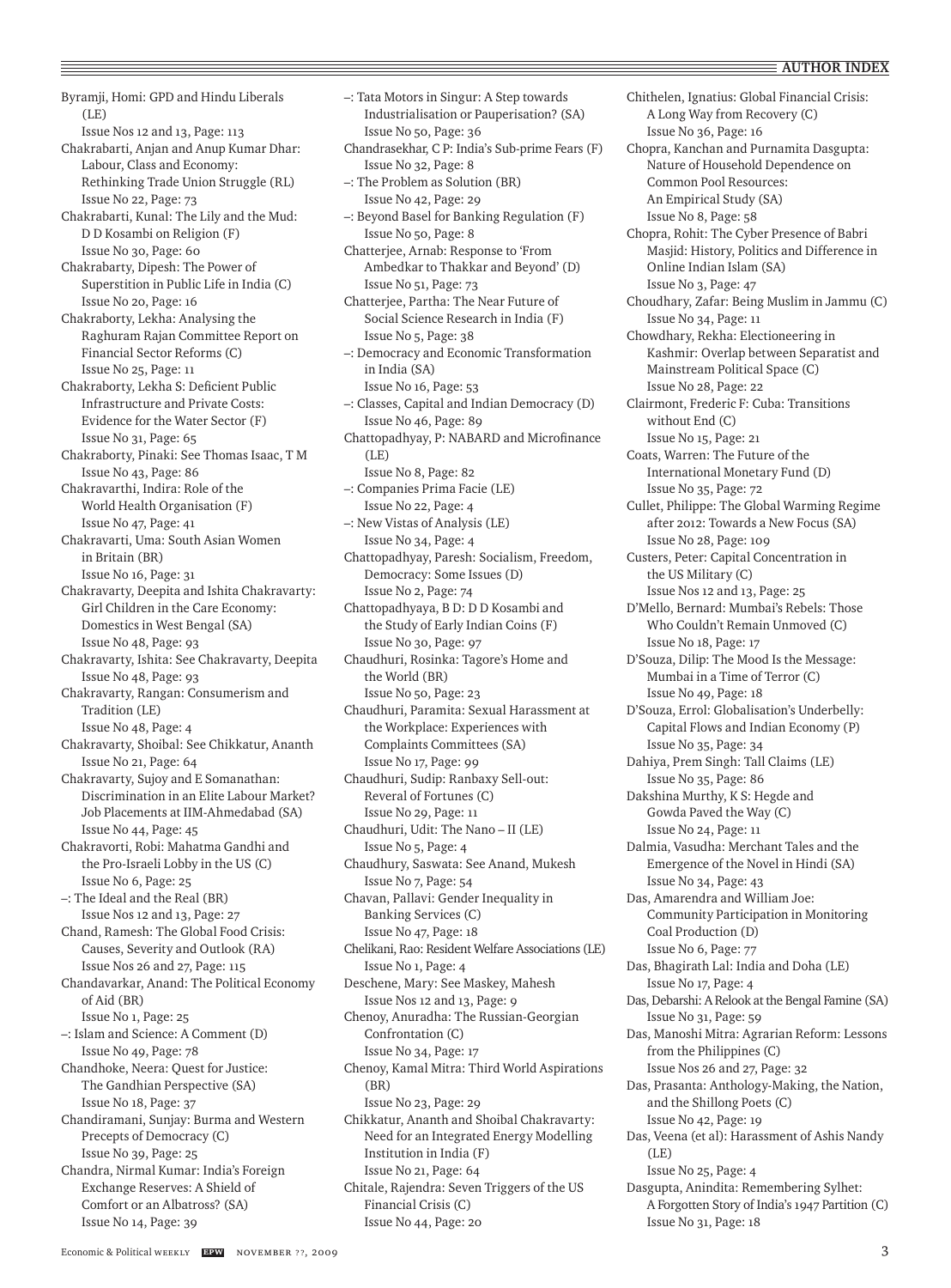Dasgupta, Byasdeb: See Sen, Sunanda Issue No 3, Page: 65 Dasgupta, Mitali: See Pal, Parthapratim Issue No 46, Page: 8 Dasgupta, Purnamita: See Chopra, Kanchan Issue No 8, Page: 58 Dasgupta, Rajib: See Baru, Rama V Issue No 24, Page: 20 Date, Vidyadhar: Sprots for a Few (C) Issue No 47, Page: 22 Datta, Antara: India and the Bangladesh War (LE) Issue No 14, Page: 4 –: Trouble on the Friendship Express? (C) Issue No 21, Page: 13 Datta, K L: An Estimate of Poverty Reduction between 2004-05 and 2005-06 (SA) Issue No 47, Page: 61 Datta, Nonica: A 'Samvad' with Ramachandra Guha (D) Issue No 40, Page: 81 Dave, B B: Policy Framework for Regulation of Courier Services (C) Issue No 3, Page: 24 D'Cruz, Premilla: See Taylor, Philip Issue No 22, Page: 37 De Souza, Teotonio R: Portuguese India, the Politics of Print and a Questionable Modernity (BR) Issue No 33, Page: 31 De, Prabir: See Raychaudhuri, Ajitava Issue No 35, Page: 51 De, Prabir and Buddhadeb Ghosh: Reassessing Transaction Costs of Trade at the India-Bangladesh Border (SA) Issue No 29, Page: 69 Deaton, Angus: Price Trends in India and Their Implications for Measuring Poverty (SA) Issue No 6, Page: 43 Debaranjan: Is the Struggle for Livelihood a Criminal Offence? (C) Issue No 2, Page: 19 –: Why Posco Should Leave (LE) Issue No 25, Page: 4 Debnath, Biswanath: Land Acquisition and National Highways (LE) Issue No 31, Page: 4 Des Chene, Mary: See Mikesell, Stephen Issue No 19, Page: 11 Desai, Kiran: 'Modi and Gujarati Asmita' (LE) Issue No 7, Page: 4 Desai, Radhika: A Labour of Recovery (BR) Issue No 20, Page: 37 Desai, Sonalde: Obama, Indian Americans and a Conversation about Race (C) Issue No 14, Page: 23 Deshpande, Anirudh: Neo-Taliban Insurgency (BR) Issue No 46, Page: 33 Deshpande, C S: Predatory Growth: A Rejoinder (D) Issue No 21, Page: 70 Deshpande, G P: Remembering Tendulkar (C) Issue No 22, Page: 19 –: Too Clever By Half (BR) Issue No 30, Page: 31 Deshpande, Mita: See Baru, Rama V Issue No 24, Page: 20

Deshpande, R S: Watersheds: Putting the Cart before the Horse (D) Issue No 6, Page: 75 Deshpande, Rajeshwari: Rajendra Vora (LE) Issue Nos 12 and 13, Page: 4 Deshpande, Rajeshwari and Suhas Palshikar: Occupational Mobility: How Much Does Caste Matter? (SA) Issue No 34, Page: 61 Deshpande, Satish: Declining Simplistic Narratives (F) Issue No 5, Page: 25 Deshpande, Satish: See John, Mary E Issue No 46, Page: 83 Desiraju, Gautam R: Science Education and Research in India (P) Issue No 24, Page: 37 Devi, Mahasweta (et al): Curbing Civil Liberties  $(LE)$ Issue No 8, Page: 4 Devika, J: Post-Demographic Transition Research on Childcare in Kerala (C) Issue No 5, Page: 15 –: Memory's Fatal Lure: The Left, the Congress and 'Jeevan' in Kerala (C) Issue No 30, Page: 13 Devika, J and A K Rajasree: Health, Democracy and Sickle-cell Anaemia in Kerala (C) Issue No 45, Page: 25 DeVotta, Neil: Terrorism and Democratic Regression in Sri Lanka (C) Issue No 14, Page: 15 Dey, Amit: Understanding Islamic Revivalism (BR) Issue No 44, Page: 25 Dhar, Anup Kumar: See Chakrabarti, Anjan Issue No 22, Page: 73 Dhar, Biswajit and C Niranjan Rao: Economic Development and Patenting Behaviour (SA) Issue No 23, Page: 39 Dhawan, Harish: Murderous Attack (LE) Issue No 28, Page: 4 –: Investigation in Kashmir (LE) Issue No 35, Page: 4 Dhawan, Harish and Nagraj Adve: Silencing Dissenting Voices (LE) Issue No 3, Page: 82 –: Why Ban the Bajrang Dal? (LE) Issue No 42, Page: 4 Dhawan, Harish: See Adve, Nagraj Issue No 2, Page: 4 Dholakia, Ravindra H and Astha Govil: Fiscal Space with States and the Sixth Pay Commission (C) Issue No 19, Page: 16 Dilip, T R: See Mishra, Udaya S Issue No 48, Page: 77 Dinesh Kumar, M; Ankit Patel; R Ravindranath and O P Singh: Chasing a Mirage: Water Harvesting and Artificial Recharge in Naturally Water-Scarce Regions (SA) Issue No 35, Page: 61 Djurfeldt, Goran et al: Agrarian Change and Social Mobility in Tamil Nadu (SA) Issue No 45, Page: 50

Dubash, Navroz K: Independent Regulatory Agencies: A Theoretical Review With Reference To Electricity and Water in India (SA) Issue No 40, Page: 43 Duflo, Esther; Michael Greenstone and Rema Hanna: Cooking Stoves, Indoor Air Pollution and Respiratory Health in Rural Orissa (SA) Issue No 32, Page: 71 Dupont, Veronique: Slum Demolitions in Delhi since the 1990s: An Appraisal (SA) Issue No 28, Page: 79 Dutt, Amitava: Broadening and Deepening the Debate on Trade (BR) Issue No 36, Page: 28 Dutt, Gautam and Fabian Gaioli: Negotiations and Agreements on Climate Change at Bali (C) Issue No 3, Page: 11 Dutt, V R: See Bansal, S C Issue No 34, Page: 71 Dwivedi, Divya and Shaj Mohan: The Song of the Mahatma (BR) Issue No 29, Page: 34 Eatwell, John and Robert Reoch: Transparency Is Not the Answer (C) Issue No 41, Page: 14 EPW Research Foundation: Towards Global Norms in Payment and Settlement Systems (MMR) Issue No 4, Page: 23 –: Is the Comfort in the External Sector Tenuous? (MMR) Issue No 8, Page: 26 –: The Loan Waiver Scheme (MMR) Issue No 11, Page: 28 –: Exotic Derivative Contracts (MMR) Issue No 17, Page: 22 –: Blinkered Formulation of Monetary Policy (MMR) Issue No 20, Page: 28 –: Keeping the Rupee Competitive (MMR) Issue No 25, Page: 32 –: Inverted Yield Curve (MMR) Issue No 30, Page: 24 –: Sustainability of External Liabilities (MMR) Issue No 34, Page: 19 –: Policy-Induced Financial Market Vulnerabilities (MMR) Issue No 39, Page: 29 Fan, Shenggen and Ashok Gulati: The Dragon and the Elephant: Learning from Agricultural and Rural Reforms in China and India (RA) Issue Nos 26 and 27, Page: 137 Farooqi, Mehr Afshan: The 'Hindi' of the 'Urdu' (C) Issue No 9, Page: 18 Farouqui, Ather: Salvaging Urdu from Degradation (BR) Issue No 18, Page: 27 Fernandez, Sujatha: Trajectory of Indigenous Politics in Latin America (F) Issue No 7, Page: 8 –: Where Is the 'Right' in Latin America's Left Turn? (F) Issue No 21, Page: 8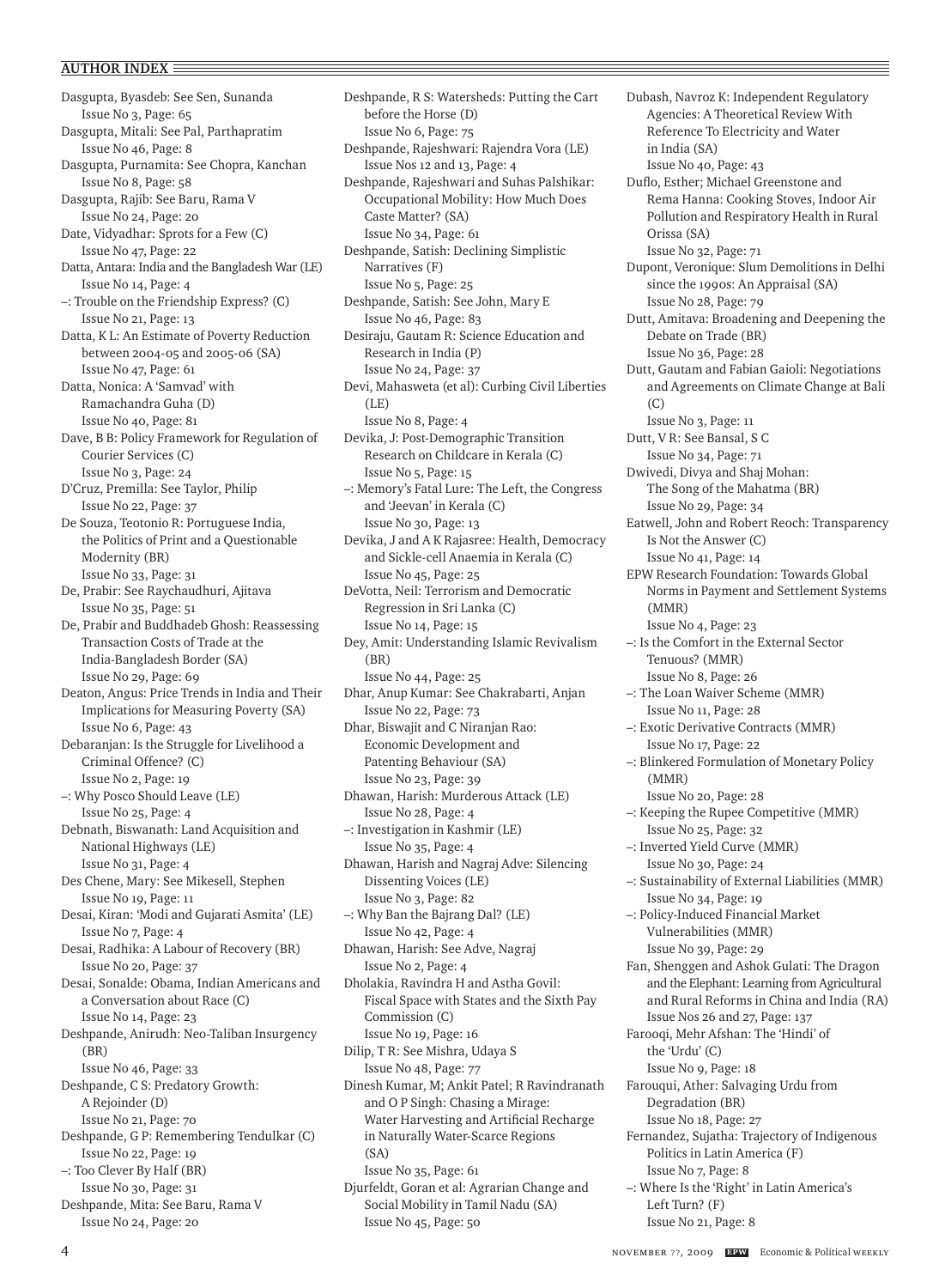–: Latin America Looks towards European Union (F) Issue No 32, Page: 12 Ferreira, Thomas: A Father's Voice (LE) Issue No 41, Page: 4 Forum for Watershed Research and Policy Dialogue: Common Guidelines for Watershed Development: Some Reflections (C) Issue No 23, Page: 18 Frbel, Joanna: Charting the Transformation in Poland's Feminist Movement (SA) Issue No 51, Page: 50 Friedner, Michele: On Flat and Round Worlds: Deaf Communities in Bangalore (C) Issue No 38, Page: 17 Gaiha, Raghav: See Jha, Raghbendra Issue No 11, Page: 44 Gaioli, Fabian: See Dutt, Gautam Issue No 3, Page: 11 Gajbhiye, Dhirendra: See Hajra, Kumudini S Issue Nos 12 and 13, Page: 89 Galab, S: See Mahendra Dev, S Issue No 21, Page: 43 Ganachari, Aravind: Imperialist Appropriation and Disciplining the Indian Mind (1857-1917): Whose History? (SA) Issue No 5, Page: 77 Ganguli, Debjani: Tryst with Postcolonial Destiny (BR) Issue No 7, Page: 35 Ganguly, Meeta: See Sheel, Alok Issue No 16, Page: 44 Gatade, Subhash: Bogey of Naxalism (LE) Issue No 22, Page: 4 Gavaskar, Mahesh: Language, Growth and Intra-State Disparities (LE) Issue No 36, Page: 4 –: Raj Thackeray and the Danger of Competing Regionalisms (C) Issue No 44, Page: 8 Gazdar, Haris: Pakistan's Precious Parties (F) Issue No 6, Page: 8 –: No Longer Worried about Becoming a 'Free Sex Zone' (F) Issue No 16, Page: 8 –: No Economic Dissent but Plenty of Contest (F) Issue No 24, Page: 8 –: Holding Your Nose, Keeping Your Nerve (F) Issue No 32, Page: 10 –: Find Your War, Or Risk Losing It (F) Issue No 41, Page: 8 –: Moment of Truth for Pakistan's Elected Government (F) Issue No 49, Page: 8 George, Alex: Andhra Dumps Humanities (LE) Issue Nos 26 and 27, Page: 4 Ghertner, D Asher: Analysis of New Legal Discourse behind Delhi's Slum Demolitions (SA) Issue No 20, Page: 57 Ghose, Ajit K: The Growth Miracle, Institutional Reforms and Employment in China (RL) Issue No 22, Page: 47 Ghosh, Amitav: Of Fanás and Forecastles: The Indian Ocean and Some Lost Languages of the Age of Sail (SA) Issue No 25, Page: 56

Ghosh, Buddhadeb: The Subaltern and Politics at the Grassroots (D) Issue No 32, Page: 86 Ghosh, Buddhadeb: See De, Prabir Issue No 29, Page: 69 Ghosh, D N: Amaresh Bagchi: A Tribute (C) Issue No 9, Page: 27 –: Wall Street: Hoist With Its Own Petard (C) Issue No 39, Page: 10 –: Navigating the Future in the Midst of Global Uncertainty (C) Issue No 41, Page: 15 Ghosh, Durba: Changing Families (BR) Issue No 43, Page: 30 Ghosh, Jaya (et al): Appeal for Justice (LE) Issue No 38, Page: 4 Ghosh, Nilanjan: Research in Engaged Social Sciences: A Few Concerns (D) Issue No 4, Page: 77 –: See Pavaskar, Madhoo Issue No 39, Page: 17 Ghosh, Partha S: Explaining the Japanese Enigma (BR) Issue No 4, Page: 33 Ghosh, Prodipta: See Rao, D Tripati Issue No 18, Page: 47 Ghosh, Soumya Kanti and Sanjeev Newar: Estimating Loss Given Default for Indian Markets (C) Issue No 29, Page: 27 Ghosh, Subhadip and Thomas W Ross: The Competition (Amendment) Bill 2007: A Review and Critique (P) Issue No 51, Page: 35 Ghuman, Ranjit Singh: Socio-economic Crisis in Rural Punjab (C) Issue No 7, Page: 12 Giri, Saroj: Liberalism Betrayed? (C) Issue No 23, Page: 9 Gohain, Hiren: On Adivasi Protests in Assam (LE) Issue No 5, Page: 4 –: A Stimulating Overview of Terrorism (BR) Issue No 8, Page: 34 –: Social Science Autonomy (LE) Issue Nos 12 and 13, Page: 113 –: Of Human Rights and Wrongs (C) Issue No 14, Page: 13 –: Once More on Ethnicity and the North-East (C) Issue No 21, Page: 18 –: Big Dams, Big Floods: On Predatory Development (C) Issue No 30, Page: 19 –: An Unblinking Gaze at Horror: *The Dark Dancer* (C) Issue No 43, Page: 19 –: Religion, Identity and Riots (LE) Issue No 48, Page: 114 Goldar, Bishwanath: See Misra, Smita Issue No 41, Page: 57 Gopalakrishnan, Shankar: Forest Rights (LE) Issue No 15, Page: 4 Goswami, Namrata and Jason Miklian: India's Violent Internal Dissent (C) Issue No 21, Page: 21 Goswami, Rahul: The Konkan Packaging Company of Goa (C) Issue No 6, Page: 10

–: Green Sense in a Land Run Red (BR) Issue No 45, Page: 39 Goswami, Subhrangsu: See Hirway, Indira Issue No 9, Page: 51 Govil, Astha: See Dholakia, Ravindra H Issue No 19, Page: 16 Goyal, Ashima: Governance in India's Public Transport Systems: Comparing Indian Railways and Airlines (SA) Issue No 28, Page: 119 GPD: Moditva and the Shrinking of the Liberal Space (F) Issue No 1, Page: 9 –: Caste Is Dead, Long Live Caste (C) Issue No 4, Page: 16 –: Towards the Fourth Knock or an Interlude? (F) Issue No 9, Page: 8 –: Of Sons and Foster Sons (C) Issue No 16, Page: 14 –: In Case You Want to Teach (F) Issue No 19, Page: 8 –: Politics of Art (F) Issue No 20, Page: 8 –: One for the (Cyber) Road (F) Issue No 28, Page: 8 –: Theatre of the (Tragic) Absurd (C) Issue No 32, Page: 35 Greenstone, Michael: See Duflo, Esther Issue No 32, Page: 71 Griffith-Jones, Stephany: The Urgency of Reforming Financial Regulation Now (C) Issue No 50, Page: 12 Gudavarthy, Ajay: Gandhi, Dalits and Feminists: Recovering the Convergence (SA) Issue No 22, Page: 83 Guha, Puja: See Krishna Kumar, T Issue No 30, Page: 115 Guha, Ramachandra: Autonomy and Ideology (F) Issue No 5, Page: 33 Gulati, Ashok: See Fan, Shenggen Issue Nos 26 and 27, Page: 137 Gupta, Arun: Manipulation by Assistance: Undermining Breastfeeding (C) Issue No 36, Page: 21 Gupta, Arun and Navdeep Singh Khaira: Flaws in Child Nutrition and Health Governance (C) Issue No 17, Page: 17 Gupta, Latika: Growing Up Hindu and Muslim: How Early Does It Happen? (P) Issue No 6, Page: 35 –: See Krishna Kumar Issue Nos 26 and 27, Page: 19 Gupta, Manish: See Jena, Pratap Ranjan Issue No 30, Page: 125 Gupta, Vikas and Mahi Pal: Community Sanitation Campaign: A Study in Haryana (C) Issue No 33, Page: 20 Guru, Gopal: Confronting Untouchability (BR) Issue No 28, Page: 31 Gurukkal, Rajan: The Kosambi Effect: A Hermeneutic Turn That Shook Indian Historiography (F) Issue No 30, Page: 89 Gurumurthy, Anita: See Kasinathan, Gurumurthy Issue No 14, Page: 19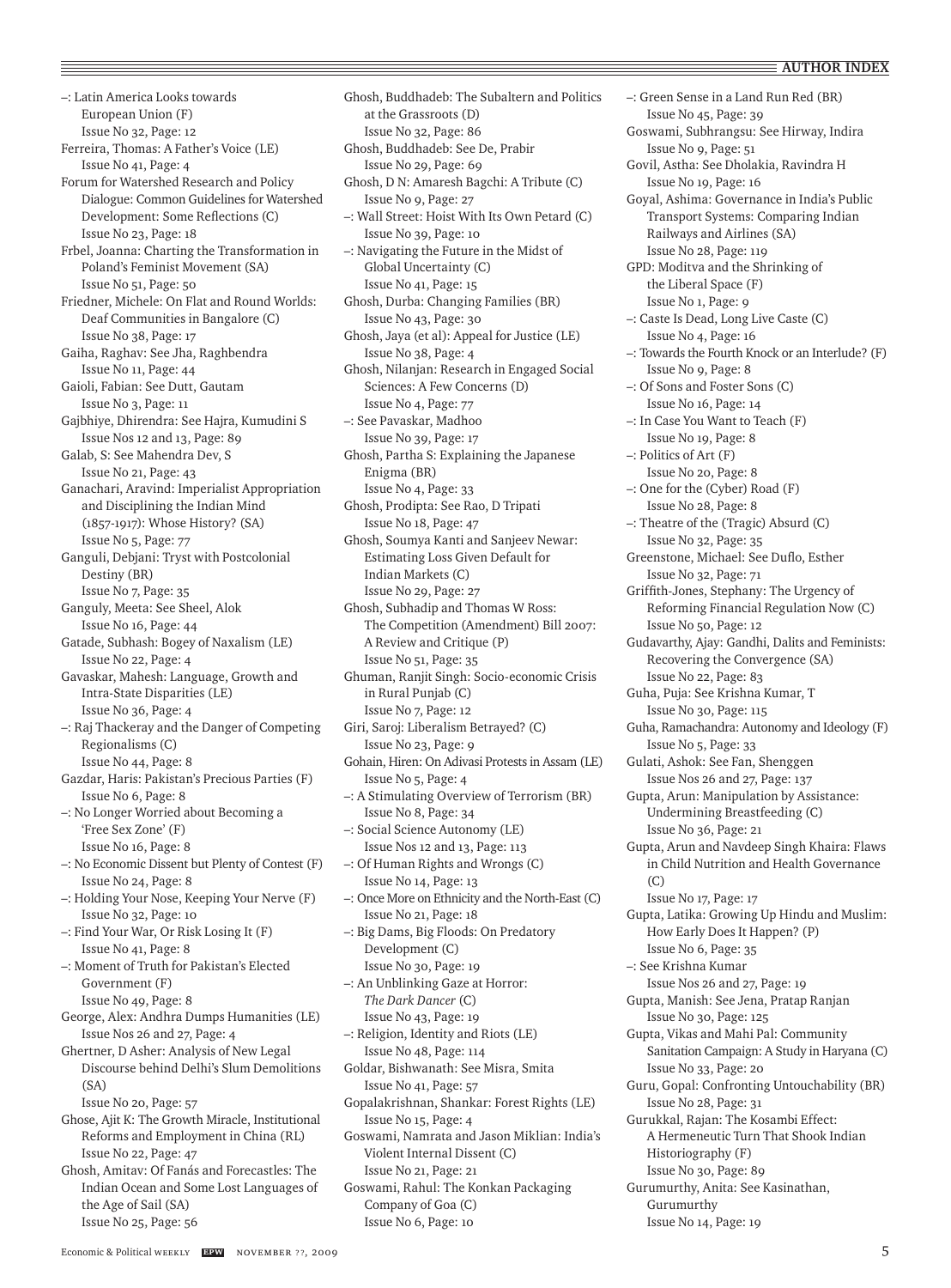Gurung, Ganesh: See Barbora, Sanjay Issue No 24, Page: 57 Habib, Irfan: Kosambi, Marxism and Indian History (F) Issue No 30, Page: 85 –: Modern Science and Islamic Essentialism (SA) Issue No 36, Page: 55 Haglund, Eric: See Krishna, Anirudh Issue No 28, Page: 143 Hajra, Kumudini S; P B Rakhe and Dhirendra Gajbhiye: Issues before the Thirteenth Finance Commission: Correction of Horizontal and Vertical Imbalances (SA) Issue Nos 12 and 13, Page: 89 Hanna, Rema: See Duflo, Esther Issue No 32, Page: 71 Hanstad, Tim; T Haque and Robin Nielsen: Improving Land Access for India's Rural Poor (SA) Issue No 10, Page: 49 Haque, T: See Hanstad, Tim Issue No 10, Page: 49 Hardiman, David and Gauri Raje: Practices of Healing in Tribal Gujarat (SA) Issue No 9, Page: 43 Harshe, Rajen: Unveiling the Ties between US Imperialism and Al Qaida (F) Issue No 51, Page: 67 Hegde, Sasheej: The Demands of Contemporary History: A Comment (D) Issue No 40, Page: 77 Hensman, Rohini: Women Workers and Neoliberalism (BR) Issue No 23, Page: 25 –: Democracy as Solution to Sri Lanka's Ethnic Crisis (C) Issue No 32, Page: 47 Heredia, Rudolf C: Conversation on Religion (LE) Issue No 45, Page: 4 Herman, Barry: United Nations as a Forum for Reform of Global Institutions (C) Issue No 45, Page: 15 Heston, Alan: The 2005 Global Report on Purchasing Power Parity Estimates: A Preliminary Review (SA) Issue No 11, Page: 64 Heuty, Antoine: See Reddy, Sanjay Issue No 6, Page: 68 Himanshu: Social Sector: Continuation of Past Priorities (F) Issue No 15, Page: 29 Himanshu: What Are These New Poverty Estimates and What Do They Imply? (C) Issue No 43, Page: 38 Himanshu Kumar: An Open Letter to the CPI (Maoist) (LE) Issue No 40, Page: 4 Hirashima, S: The Land Market in Development: A Case Study of Punjab in Pakistan and India (SA) Issue No 42, Page: 41 Hiremath, Vijay: Draft Policy on Prison Reforms (C) Issue Nos 26 and 27, Page: 29 Hirway, Indira and Subhrangsu Goswami: Functioning of the Drinking Water Component of the Narmada Pipeline

Project in Gujarat (SA) Issue No 9, Page: 51 Holla, Jayarama: See Krishna Kumar, T Issue No 30, Page: 115 Hours, Bernard: NGOs in the Service of Global Governance: The Case of Uzbekistan (P) Issue No 28, Page: 67 Huang, Yasheng: Should Mumbai Learn from Shanghai? (SA) Issue No 29, Page: 44 Hughes, Kirsty: Turkish Democracy under Siege (C) Issue No 22, Page: 16 Hussein, Sabha: Harassing a Kashmiri (LE) Issue Nos 12 and 13, Page: 113 Hutchinson, Francis and P Vigneswara Ilavarasan: The IT/ITES Sector and Economic Policy at the Sub-national Level in India (SA) Issue No 46, Page: 64 ICSSR: PhD Scholarships at ICSSR Institutes (LE) Issue No 16, Page: 4 Ilavarasan, P Vigneswara: See Hutchinson, Francis Issue No 46, Page: 64 Iyengar, Radhika and Sharmi Surianarain: Education Policy and Practice: Case Studies from Delhi and Mumbai (F) Issue No 38, Page: 63 Iyer, Ramaswamy R: Water: A Critique of Three Concepts (Ed) Issue No 1, Page: 15 –: Floods, Himalayan Rivers, Nepal: Some Heresies (F) Issue No 46, Page: 37 –: Number of Deaths (LE) Issue No 48, Page: 4 Jacobsen, Kurt: See Khan, Sayeed Hasan Issue No 2, Page: 10 Jadhav, A K D: Cooperatives in Maharashtra (LE) Issue No 7, Page: 81 Jaffrelot, Christophe: Gujarat: The Meaning of Modi's Victory (C) Issue No 15, Page: 12 Jairath, Jasveen: A Plea for Unpopular Wisdom (BR) Issue No 7, Page: 32 Jaiswal, Rajesh: See Singh, Tejinder Issue No 8, Page: 67 Jakimow, Tanya: Voluntary Sector: Complementing or Replicating the State? (F) Issue No 16, Page: 80 James, K S: Glorifying Malthus: Current Debate on 'Demographic Dividend' in India (SA) Issue No 25, Page: 63 –: See Rajan, S Irudaya Issue No 48, Page: 33 Jayadev, Arjun and Anush Kapadia: The Credit Crisis: Where It Came From, What Happened, and How It Might End (F) Issue No 49, Page: 33 Jayaprakash, N D: Nuclear Non-Proliferation Treaty: The 'Greatest Con Game' (C) Issue No 32, Page: 43 Jayaraj, D: Factors Contributing to the Declining Trend in Sex-Differentials in Mortality in India (SA) Issue No 32, Page: 61

Jeffery, Roger and Nidhi Singal: Measuring Disability in India (C) Issue Nos 12 and 13, Page: 22 Jena, Manipadma: Food Insecurity among Tribal Communities of Orissa (C) Issue No 6, Page: 18 –: Pollution in the Mahanadi: Urban Sewage, Industrial Effluents and Biomedical Waste (F) Issue No 20, Page: 88 Jena, Pratap R: See Rao, M Govinda Issue No 36, Page: 41 Jena, Pratap Ranjan and Manish Gupta: Revenue Efforts of Panchayats: Evidence from Four States (SA) Issue No 30, Page: 125 Jeyaranjan, J: See Swaminathan, Padmini Issue No 17, Page: 77 Jha, Raghbendra; Raghav Gaiha and Shankar Shylashri: Reviewing the National Rural Employment Guarantee Programme (F) Issue No 11, Page: 44 Jha, Sadan: The Indian National Flag as a Site of Daily Plebiscite (SA) Issue No 43, Page: 102 Jha, Srirang K: Rationale of Singur Action (LE) Issue No 39, Page: 4 Jha, U C: The Armed Forces Tribunal Act, 2007: A Critical Analysis (C) Issue No 11, Page: 25 Joe, William: Strategy of Zoning in Marine Fisheries: Evidence from Kerala (SA) Issue No 9, Page: 61 –: U S Mishra and K Navaneetham: Health Inequality in India: Evidence from NFHS 3 (SA) Issue No 31, Page: 41 –: See Das, Amarendra Issue No 6, Page: 77 John, Mary E: New Agendas for Social Science Research (F) Issue No 5, Page: 36 John, Mary E and Satish Deshpande: Theorising the Present: Problems and Possibilities (D) Issue No 46, Page: 83 Jomo, K S and Rudiger von Arnim: Trade Theory Status Quo Despite Krugman (F) Issue No 49, Page: 29 –: Trade Liberalisation for Development? Who Gains? Who Loses? (C) Issue No 48, Page: 11 Jose, A V: Labour Regulation and Employment Protection in Europe: Some Reflections for Developing Countries (RL) Issue No 22, Page: 65 Jose, Sunny and K Navaneetham: A Factsheet on Women's Malnutrition in India (SA) Issue No 33, Page: 61 Joseph C, Mathew: Bhutan: 'Democracy' from Above (C) Issue No 19, Page: 29 Joseph, K J and Govindan Parayil: Can Trade Liberalisation Bridge the Digital Divide? Assessing the Information Technology Agreement (SA) Issue No 1, Page: 46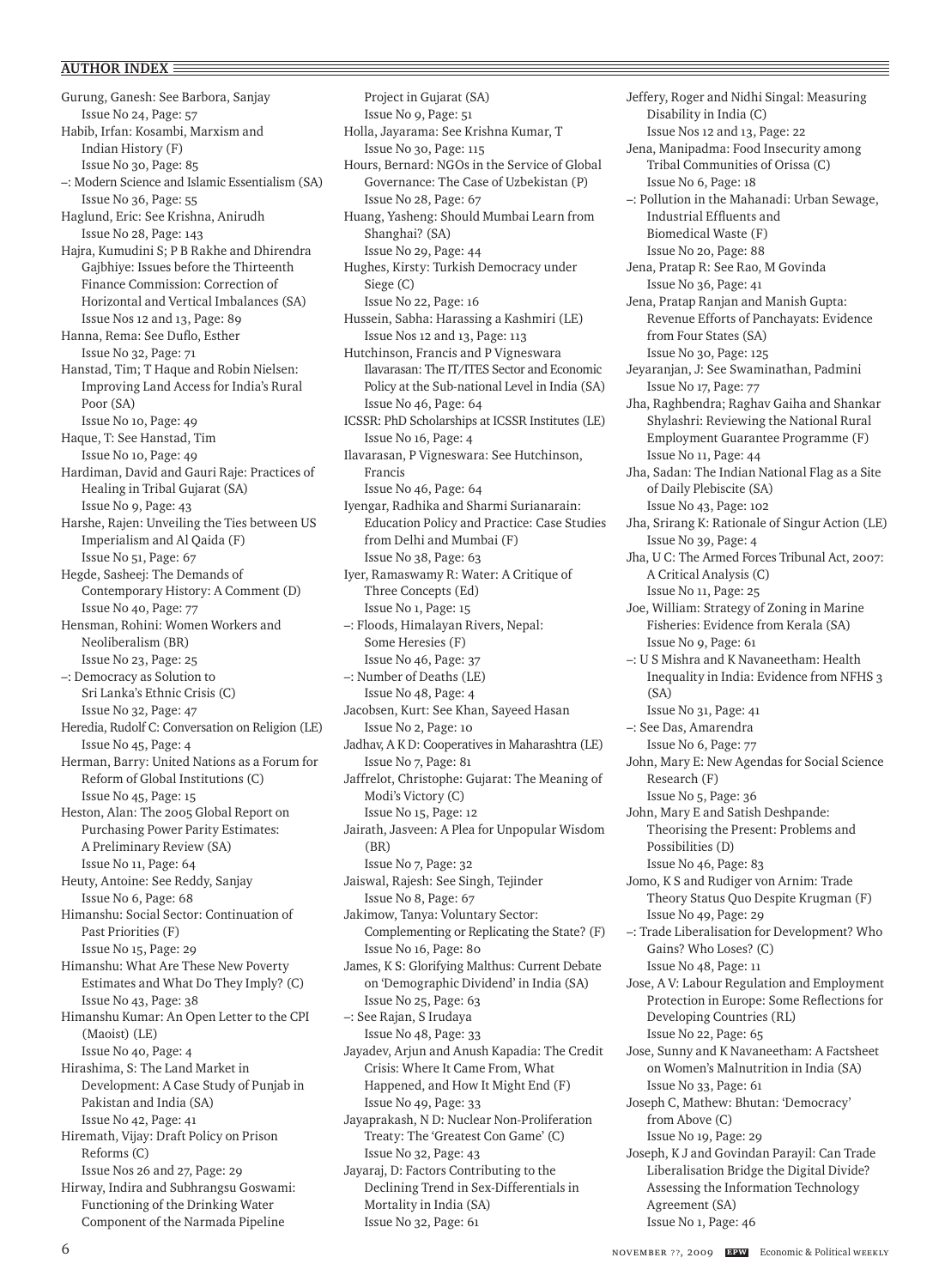Joseph, Sarah: How Reforms became Acceptable (BR) Issue Nos 12 and 13, Page: 32 Judge, S Paramjit and Gurpreet Bal: Understanding the Paradox of Changes among Dalits in Punjab (SA) Issue No 41, Page: 49 Kalhan, Anuradha: Local Impact of Retailer-Driven Garment Supply Chains (C) Issue No 4, Page: 19 Kalpagam, U: Marriage Norms, Choice and Aspirations of Rural Women (SA) Issue No 21, Page: 53 Kannabiran, K G: Yashpal Chibber (LE) Issue No 49, Page: 82 Kannabiran, Kalpana: Making the Forked Tongue Speak... An Ethnography of the Self (SA) Issue No 16, Page: 63 –: 'What Do We Know of Cricket Who Only Cricket Know?' (BR) Issue No 22, Page: 23 Kannan, K P: See Sengupta, Arjun Issue No 11, Page: 49 Kanungo, Pralay: Hindutva's Fury against Christians in Orissa (C) Issue No 37, Page: 16 Kapadia, Anush: See Jayadev, Arjun Issue No 49, Page: 33 Kapoor, S D: Suffering and 'Lived Experience' (LE) Issue No 3, Page: 4 Kapur, Devesh; Partha Mukhopadhyay and Arvind Subramanian: The Case for Direct Cash Transfers to the Poor (F) Issue No 15, Page: 37 –: More on Direct Cash Transfers (D) Issue No 47, Page: 85 Karmakar, Krishanu: See Mukherjee, Anit N Issue No 46, Page: 71 Karnik, Ajit: Transformations, Then and Now: The Appeal of Karl Polanyi (SA) Issue No 48, Page: 101 Karuppiah, Subramanian: See Menon, Ajit Issue No 16, Page: 35 Kasinathan, Gurumurthy and Anita Gurumurthy: Internet Governance and Development Agenda (C) Issue No 14, Page: 19 Kaul, Neha: See Ravishankar, V J Issue No 38, Page: 57 Kaul, Nitasha: Bearing Better Witness in Bhutan (D) Issue No 37, Page: 67 Kaushik, Atul: Dispute Settlement System at the World Trade Organisation (C) Issue No 2, Page: 26 Kavi Kumar, K S: See Abraham, Rosa A Issue No 20, Page: 77 Kennedy, Loraine and Marie-Helene Zerah: The Shift to City-Centric Growth Strategies: Perspectives from Hyderabad and Mumbai (SA) Issue No 39, Page: 110 Khaira, Navdeep Singh: See Gupta, Arun Issue No 17, Page: 17 Khaitan, Tarunabh: Transcending Reservations: A Paradigm Shift in the

Debate on Equality (C) Issue No 38, Page: 8 Khan, M N: See Bansal, S C Issue No 34, Page: 71 Khan, Sayeed Hasan and Kurt Jacobsen: Pakistan after Benazir (C) Issue No 2, Page: 10 Kharola, P S and G Tiwari: Urban Public Transport Systems: Are the Taxation Policies Congenial for Their Survival and Growth? (SA) Issue No 41, Page: 41 Khasnabis, Ratan: The Economy of West Bengal (SA) Issue No 52, Page: 103 Khatkhate, Deena: Reforming the IMF in a New Global Order (P) Issue No 14, Page: 32 –: Risk in Attributing Authorship to Quotes (LE) Issue No 34, Page: 82 Kher, Rashneek: Historicity of Amarnath (LE) Issue No 32, Page: 4 Khera, Reetika: Access to the Targeted Public Distribution System: A Case Study in Rajasthan (SA) Issue No 44, Page: 51 –: Empowerment Guarantee Act (C) Issue No 35, Page: 8 –: Starvation Deaths and 'Primitive Tribal Groups' (C) Issue No 52, Page: 11 Khor, Martin: Behind the July Failure of the WTO Talks on Doha (F) Issue No 33, Page: 35 –: Imbalances Remain in the WTO Texts of 6 December 2008 (C) Issue No 52, Page: 8 Khosla, Madhav: See Krishnaswamy, Sudhir Issue No 29, Page: 53 Khundrakpam, Jeevan Kumar: Have Economic Reforms Affected Exchange Rate Pass-Through to Prices in India? (SA) Issue No 16, Page: 71 Khwaja, Asim: See Bharadwaj, Prashant Issue No 35, Page: 39 Kingra, H S: See Singh, Sukhpal Issue Nos 26 and 27, Page: 130 Kirmani, Nida: History, Memory and Localised Constructions of Insecurity (SA) Issue No 10, Page: 57 Kishore, Praveen: Analysis of Fringe Benefits Tax and Its Collection Pattern (SA) Issue No 33, Page: 41 Kishore, Adarsh: How Effective Will the IMF's New Surveillance Framework Be? (P) Issue No 18, Page: 31 Kohl, Richard: Failure of Governance (LE) Issue No 50, Page: 4 Kohli, Kanchi: See Menon, Manju Issue No 23, Page: 14 Kolekar, Sanjay: Violence against Nomadic Tribes (D) Issue Nos 26 and 27, Page: 569 Kosambi, Meera: D D Kosambi: The Scholar and the Man (F) Issue No 30, Page: 34

Koshy, Ninan: US-India Relations during the Cold War (BR) Issue No 47, Page: 47 Kothari, Ashish: See Wani, Arshad Issue No 37, Page: 19 Krishna Kumar: Partners in Education? (C) Issue No 3, Page: 8 Krishna Kumar and Latika Gupta: What Is Missing in Girls' Empowerment? (C) Issue Nos 26 and 27, Page: 19 Krishna Kumar, T: Social Science Education and Research (D) Issue No 14, Page: 68 –: Jayarama Holla and Puja Guha: Engel Curve Method for Measuring Poverty (SA) Issue No 30, Page: 115 –: IIM Review Committee Report: A Critical Examination (C) Issue No 52, Page: 17 Krishna, Anirudh and Eric Haglund: Why Do Some Countries Win More Olympic Medals? Lessons for Social Mobility and Poverty Reduction (SA) Issue No 28, Page: 143 Krishna, Sankaran: Black Man/ White House (F) Issue No 11, Page: 10 –: Too Close to Call? Maybe Not (F) Issue No 37, Page: 10 –: Elephant in the Room (F) Issue No 41, Page: 10 Krishnaraj, Maithreyi: Voices of Adivasis (BR) Issue No 11, Page: 37 –: Between Public and Private Morality (RWS) Issue No 17, Page: 40 Krishnaswamy, K S: Entertaining Reflections (BR) Issue Nos 26 and 27, Page: 83 –: Farewell to Virtue (LE) Issue No 38, Page: 4 Krishnaswamy, Sudhir and Madhav Khosla: Reading *A K Thakur vs Union of India*: Legal Effect and Significance (SA) Issue No 29, Page: 53 Kulkarni, Ashwini: Governance and the Right to Information in Maharashtra (C) Issue No 35, Page: 15 Kulkarni, P M: See Alagarajan, Manoj Issue No 48, Page: 44 Kurian, N J: Equalising Transfers through the Finance Commission (P) Issue No 29, Page: 37 Kuruganti, Kavitha: National Biotechnology Regulatory Authority (LE) Issue No 36, Page: 4 –: Targeting Regulation in Indian Agriculture  $(C)$ Issue No 48, Page: 19 Laiq, Jawid: Nuclear Issue as Hollow as 'India Shining' (C) Issue No 31, Page: 15 Lakshmi, Aishwarya: Nations and Imagination (BR) Issue No 31, Page: 23 Lal, Ruby: The Novelist as Conjuror: The Power of Make-Believe Worlds (BR) Issue No 41, Page: 33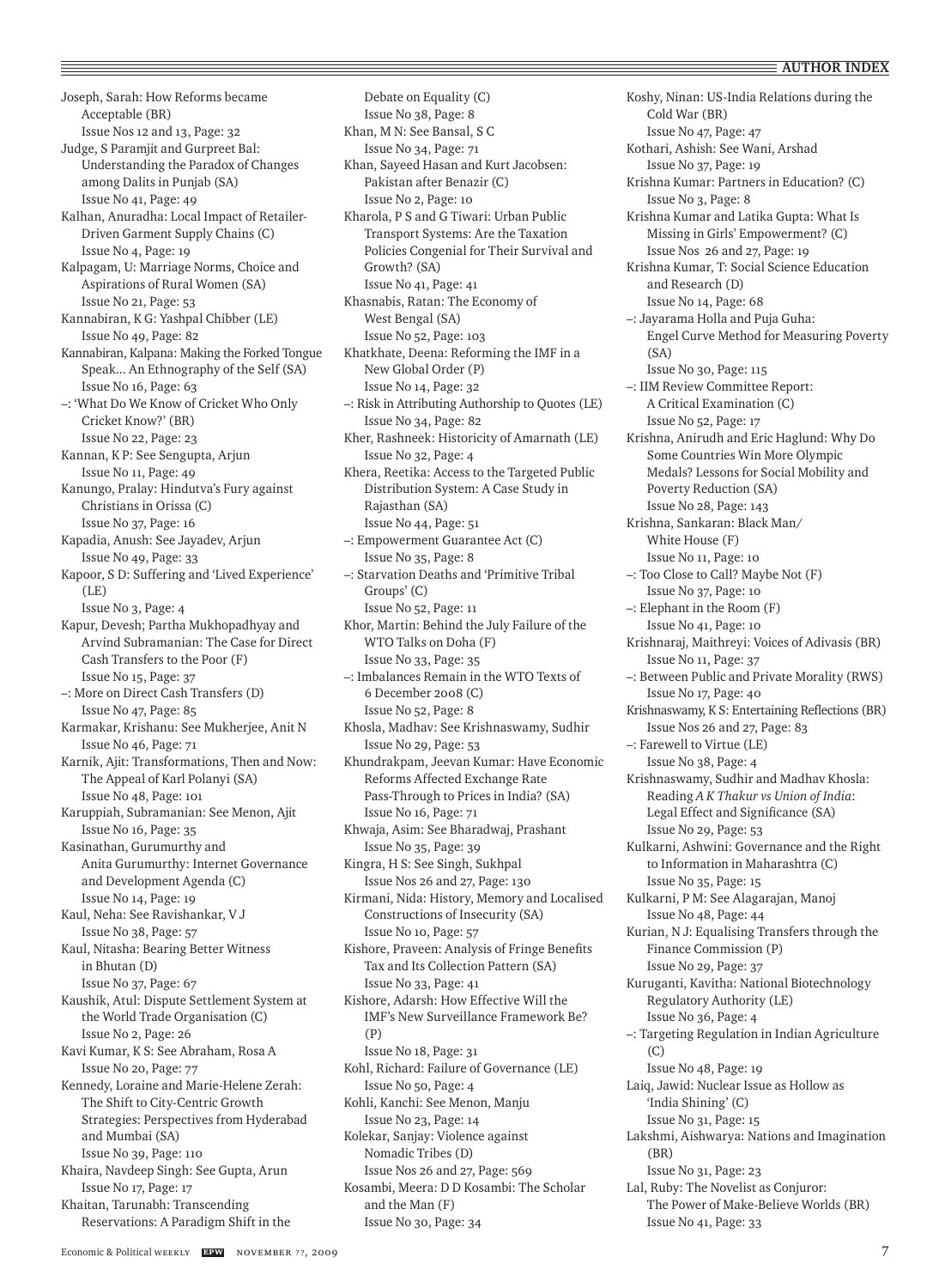Lal, Vinay: The Gandhi Everyone Loves to Hate (SA) Issue No 40, Page: 55 –: The Technician in the Establishment: Obama's America and the World (C) Issue No 44, Page: 14 Lalitha, N: Tamil Nadu Government Intervention and Prices of Medicines (F) Issue No 1, Page: 66 Lalvani, Mala: Demonstrating a 'New Political Budget Cycle' (F) Issue No 15, Page: 25 Lamb, Michael E: A View from Abroad (F) Issue No 5, Page: 40 Lata Mani: The Phantom of Globality and the Delirium of Excess (P) Issue No 39, Page: 41 Laxminarayana, K: Higher Education (LE) Issue No 2, Page: 4 Lee, Ching Kwan and Mark Selden: Inequality and Its Enemies in Revolutionary and Reform China (F) Issue No 52, Page: 27 Lele, Sharachchandra: See Rosencranz, Armin Issue No 5, Page: 11 Li, Minqi: Socialism, Capitalism, and Class Struggle: The Political Economy of Modern China (F) Issue No 52, Page: 77 Lingareddy, Tulsi: Expert Committee on Commodity Futures: Agreements and Disagreements (F) Issue No 34, Page: 35 Lingareddy, Tulsi: See Nath, Golaka C Issue No 3, Page: 18 Lo, Dic and Yu Zhang: Globalisation Meets Its Match: Lessons from China's Economic Transformation (F) Issue No 52, Page: 97 Lobo, Lancy: See Shah, A M Issue No 8, Page: 19 Lochtefeld, James: Religious Identities in South Asia (BR) Issue No 38, Page: 29 Loungani, Prakash: Economists Speak (BR) Issue No 29, Page: 31 Ludden, David: Shifting Focus to the East (BR) Issue No 16, Page: 27 Madhav, Roopa: See Sangameswaran, Priya Issue No 14, Page: 60 Mahadevan, Kanchana: The 'Virtuous Woman': Law, Language and Activism (RWS) Issue No 17, Page: 44 Mahadevia, Darshini: Inclusions and Exclusions (BR) Issue No 5, Page: 42 –: One Size Does Not Fit All (BR) Issue No 24, Page: 32 Mahajan, Shobhit: See Srivastava, Pramod Issue No 51, Page: 21 Mahendra Dev, S: Agriculture: Absence of a Big Push (F) Issue No 15, Page: 33 Mahendra Dev, S and C Ravi: Revising Estimates of Poverty (C) Issue No 10, Page: 8

Mahendra Dev, S; S Galab; P Prudhvikar Reddy and Soumya Vinayan: Economics of Handloom Weaving: A Field Study in Andhra Pradesh (SA) Issue No 21, Page: 43 Majumdar, Atiriya: Blinkered View (LE) Issue No 30, Page: 4 Majumder, Sarasij: Effects of Liberalisation on the Informal Economy (BR) Issue No 14, Page: 27 Malghan, Deepak and Hema Swaminathan: Material and Moral Foundations of India's Africa Policy (C) Issue No 19, Page: 21 Mallick, Ata: Witch-hunting in 1857 (D) Issue No 39, Page: 118 Manchanda, Rita: Waiting for 'Naya' Nepal (C) Issue No 29, Page: 23 –: Beyond Partition (BR) Issue No 33, Page: 27 Mander, Harsh: Living with Hunger: Deprivation among the Aged, Single Women and People with Disability (SA) Issue No 17, Page: 87 Manjeet Kaur: See Singh, Sukhpal Issue Nos 26 and 27, Page: 130 Manna, Samita: See Patra, Soumyajit Issue No 10, Page: 21 Manor, James: Letting a Winnable Election Slip Away: Congress in Karnataka (C) Issue No 41, Page: 23 Mantravadi, Pramod and A Vidyadhar Reddy: Type of Merger and Impact on Operating Performance: The Indian Experience (RIM) Issue No 39, Page: 66 Marjit, Sugata: Denying the Devil Its Due (BR) Issue No 24, Page: 29 –: Inflation and Public Policy: Contemporary Dilemmas (C) Issue No 36, Page: 12 Maskey, Mahesh and Mary Des Chene: Constituent Assembly and the Revolutionary Left in Nepal (C) Issue No 12, Page: 9 Mathew, P M: Social Enterprises in the Competitive Era (C) Issue No 38, Page: 22 Mathew, Sebastian: Coastal Management Zone: Implications for Fishing Communities (C) Issue No 25, Page: 17 Mathur, Kanchan: Body as Space, Body as Site: Bodily Integrity and Women's Empowerment in India (RWS) Issue No 17, Page: 54 –: Gender Hierarchies and Inequalities: Taking Stock of Women's Sexual and Reproductive Health (SA) Issue No 49, Page: 54 Mattoo, Aaditya and Arvind Subramanian: India and Bretton Woods II (SA) Issue No 45, Page: 62 Mazumdar, Dipak: Dissecting India's Unorganised Sector (RA) Issue No 6, Page: 27

Mazumdar, Surajit: Investment and Growth in India under Liberalisation: Asymmetries and Instabilities (SA) Issue No 49, Page: 68 Meena, Rakesh Kumar and Dhrubajyoti Bhattacharjee: Siliguri in Gorkhaland: A Political Nightmare for West Bengal? (C) Issue No 25, Page: 15 Meeta , Rajivlochan: Rejuvenating Agriculture with the Help of the Small Farmer (C) Issue No 11, Page: 17 Mehrotra, Nilika and S M Patnaik: Culture versus Coercion: Other Side of Nirmal Gram Yojana (C) Issue No 43, Page: 25 Mehrotra, Santosh: Public Health System in UP: What Can Be Done (P) Issue No 49, Page: 46 –: NREG Two Years On: Where Do We Go from Here? (P) Issue No 31, Page: 27 Mehta, Anita: Science Research in India: Universities, Research Institutes and Everything In-between (D) Issue No 41, Page: 67 Mehta, Jaya and Vineet Tiwari: Communal Violence in Indore (C) Issue No 30, Page: 10 Menon, Ajit; Subramanian Karuppiah and Johny Stephen: Reconfiguring the Coast (C) Issue No 16, Page: 35 Menon, Manju and Kanchi Kohli: Re-engineering the Legal and Policy Regimes on Environment (C) Issue No 23, Page: 14 Menon, Nivedita: The Historian and 'His' Others: A Response to Ramachandra Guha (D) Issue No 40, Page: 73 Menon, Sujata: Contemporary History (LE) Issue No 32, Page: 90 Menon, Vineetha: See Barbora, Sanjay Issue No 24, Page: Mian, Atif: See Bharadwaj, Prashant Issue No 35, Page: 39 Mian, Zia: America's Pakistan Problem (F) Issue No 29, Page: 8 –: Five Years of War (F) Issue No 12, Page: 11 –: Poverty of American Policy in Pakistan (F) Issue No 1, Page: 8 –: Ten Years of the Bomb (F) Issue No 19, Page: 10 Mian, Zia and M V Ramana: Going MAD: Ten Years of the Bomb in South Asia (SA) Issue Nos 26 and 27, Page: 201 Middleton, Townsend and Sara Shneiderman: Reservations, Federalism and the Politics of Recognition in Nepal (P) Issue No 19, Page: 39 Mikesell, Stephen and Mary Des Chene: Baburam Bhattarai: For a 'New Nepal' (C) Issue No 19, Page: 11 Miklian, Jason: See Goswami, Namrata Issue No 21, Page: 21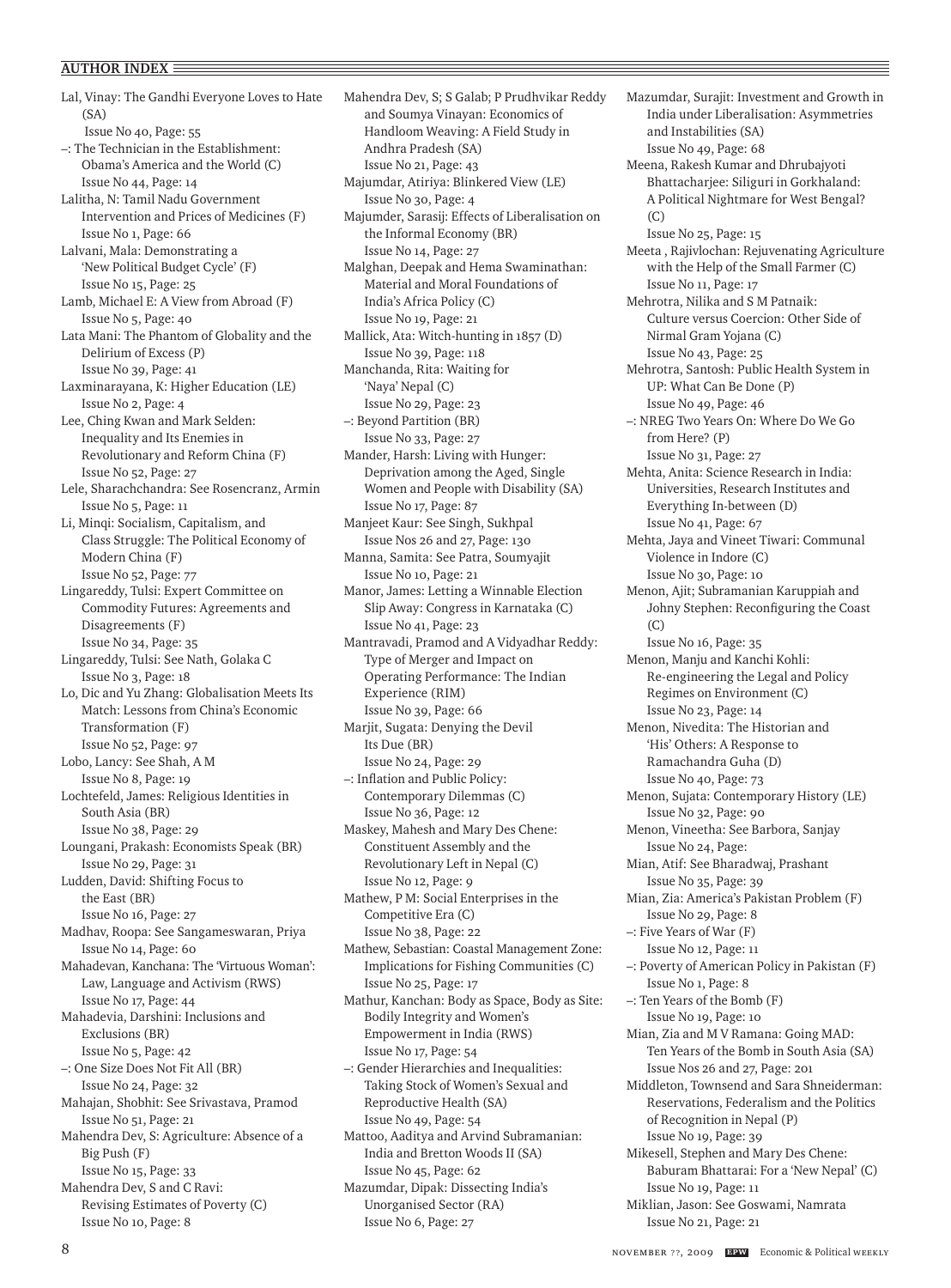Minocha, A C: Strengthening Links between Central and State Finance Commissions (D) Issue No 38, Page: 70 Mishra, Dinesh Kumar: Bihar Floods: The Inevitable Has Happened (C) Issue No 36, Page: 8 –: The Kosi and the Embankment Story (F) Issue No 46, Page: 47 Mishra, Atul: Theorising State Sovereignty in South Asia (SA) Issue No 40, Page: 65 Mishra, Pradeep Kumar: Water Harvesting and Recharge: A Misinterpretation (D) Issue No 48, Page: 110 Mishra, Pulak: Concentration-Markup Relationship in Indian Manufacturing Sector (RIM) Issue No 39, Page: 75 Mishra, R K and A Sridhar Raj: Board Level Remuneration in Central Public Sector Enterprises: Myth and Reality (F) Issue No 18, Page: 64 Mishra, U S: See Joe, William Issue No 31, Page: 41 Mishra, Udaya S and T R Dilip: Reflections on Wealth Quintile Distribution and Health Outcomes (F) Issue No 48, Page: 77 Misra, Smita and Goldar: Likely Impact of Reforming Water Supply and Sewerage Services in Delhi (SA) Issue No 41, Page: 57 Mistry, Ramkrishna: See Visaria, Leela Issue No 36, Page: 35 Modi, Renuka and Seema Shekhawat: Aftermath of the Kenyan Crisis (C) Issue No 18, Page: 25 Mohaiemen, Naeem: Accelerated Media and the 1971 Civil War in Bangladesh (P) Issue No 4, Page: 36 –: 'Genocide', Not 'Civil War' (LE) Issue No 6, Page: 5 Mohan, Dinesh: Passing Away of a Role Model (C) Issue No 3, Page: 14 –: Mythologies, Metro Rail Systems and Future Urban Transport (SA) Issue No 4, Page: 41 Mohan, Rakesh: Growth Record of the Indian Economy, 1950-2008: A Story of Sustained Savings and Investment (SA) Issue No 19, Page: 61 Mohan, Shaj: See Dwivedi, Divya Issue No 29, Page: 34 Mohan, T T Ram: From the Subprime to the Ridiculous (F) Issue No 45, Page: 12 Mohanakumar, S: Kerala's Agricultural Labourers: Victims of a Crisis (C) Issue No 19, Page: 27 Mohanty, Aparna: See Baru, Rama V Issue No 24, Page: 20 Mohanty, Manoranjan: Maoist and State Violence in Orissa – II (LE) Issue No 9, Page: 4 Mohanty, S K: See Srinivasan, K Issue No 48, Page: 67

Mohapatra, Himansu S: Two Classic Tales of Village India (SA) Issue No 50, Page: 62 Mohapatra, N P: NABARD and Microfinance (LE) Issue No 15, Page: 74 Monteiro, Vivek: Science is the Cognition of Necessity (F) Issue No 30, Page: 103 Mukherjee, Anit N and Krishanu Karmakar: Untreated Morbidity and Demand for Healthcare in India: An Analysis of National Sample Survey Data (SA) Issue No 46, Page: 71 Mukherjee, Rudrangshu: Two Responses to 1857 in the Centenary Year (SA) Issue No 24, Page: 51 Mukherjee, Sanjeeb: Democracy in the Subcontinent (BR) Issue No 35, Page: 29 Mukherjee, Shrabani: Decomposition Analysis of Electricity Consumption: A State-wise Assessment (SA) Issue No 3, Page: 57 Mukherjee, Sujata: Environmental Thoughts and Malaria in Colonial Bengal: A Study in Social Response (F) Issue No 12, Page: 54 Mukherjee, Tutun: Metaphor, Memory, Myth: Recasting Partition as in Salil Choudhury, Manas Ray, Helene Cixous (SA) Issue No 19, Page: 72 Mukhopadhyay, Amitabh: Nationalism and History (D) Issue No 16, Page: 86 –: The Casting Vote (LE) Issue No 29, Page: 4 Mukhopadhyay, Partha: See Kapur, Devesh Issue No 15, Page: 33 –: See Kapur, Devesh Issue No 47, Page: 85 Mukhopadhyay, Urvi: Communalism, Secularism and Indian Historical Films (1940-46) (SA) Issue No 15, Page: 63 Mukund, Kanakalatha: Perspectives on Medieval India (BR) Issue No 48, Page: 24 Murad, Kureshi AM: Improving Air Quality in Asia's Cities (LE) Issue No 51, Page: 4 Muralidharan, Sukumar: Mumbai, Militarism and the Media (C) Issue No 49, Page: 15 –: War against Terror and the New Lawlessness (C) Issue No 40, Page: 8 –: When Reconciliation Is the Object, Does the Truth Matter? (BR) Issue No 4, Page: 31 Murphy, R Taggart: Asia and the Meltdown of American Finance (F) Issue No 46, Page: 25 Nachane, D M: The Unity of Science Principle and the 'Unreasonable Effectiveness' of Neoclassical Economics (SA) Issue No 12, Page: 79

–: Committee on Financial Sector Reforms: A Critique (F) Issue No 32, Page: 14 Nag, Sajal: Story of a Rebel Poet (BR) Issue Nos 26 and 27, Page: 84 Nagaraj, R: India's Recent Economic Growth: A Closer Look (SA) Issue No 15, Page: 55 Nainan, Navtej: Building Boomers and Fragmentation of Space in Mumbai (P) Issue No 21, Page: 29 Nair, Janaki: The Troubled Relationship of Feminism and History (SA) Issue No 43, Page: 57 Nair, Janaki: Law and Disorder (C) Issue No 15, Page: 17 Nair, Karthy: See Philip, Lenu Mathew Issue No 24, Page: 23 Nair, Pavan: Dangerous Liaisons (LE) Issue No 46, Page: 4 –: Saving the Girl Child (LE) Issue No 12, Page: 113 –: The Rape of a Fortress (LE) Issue No 49, Page: 4 Nanda, Meera: God Delusion at Work: My Indian Travel Diary (C) Issue No 42, Page: 15 Nandakumar, C K: See Suchitra, J Y Issue No 3, Page: 16 Narasimhan, T N: Groundwater Management and Ownership (C) Issue No 7, Page: 21 Narayanan, Sudha: Employment Guarantee, Women's Work and Childcare (C) Issue No 9, Page: 10 Narender Kumar: Formulation of Inclusive Policies in Parliament (F) Issue No 29, Page: 80 Natarajan, Nalini: Colonial Voyages (BR) Issue No 52, Page: 24 Nath, Golaka C and Tulsi Lingareddy: Impact of Futures Trading on Commodity Prices (C) Issue No 3, Page: 18 Nathan, Dev: Understanding Globalisation (BR) Issue No 18, Page: 29 Nathan, Dev: Darfur: Primary Accumulation and Genocide (C) Issue No 35, Page: 23 Navaneetham, K: See Joe, William Issue No 31, Page: 41 Navlakha, Gautam: Jammu and Kashmir: Winning a Battle Only to Lose the War? (P) Issue No 45, Page: 43 –: Repressive Role of the Police (BR) Issue No 9, Page: 31 –: Resentment Persists in Kashmir (C) Issue No 6, Page: 13 –: Savage War for 'Development' (C) Issue No 16, Page: 16 –: State Cultivation of the Amarnath Yatra (C) Issue No 30, Page: 17 –: We Fight, Therefore We Are (BR) Issue No 15, Page: 46

–: Dangerous Drift (C) Issue No 31, Page: 13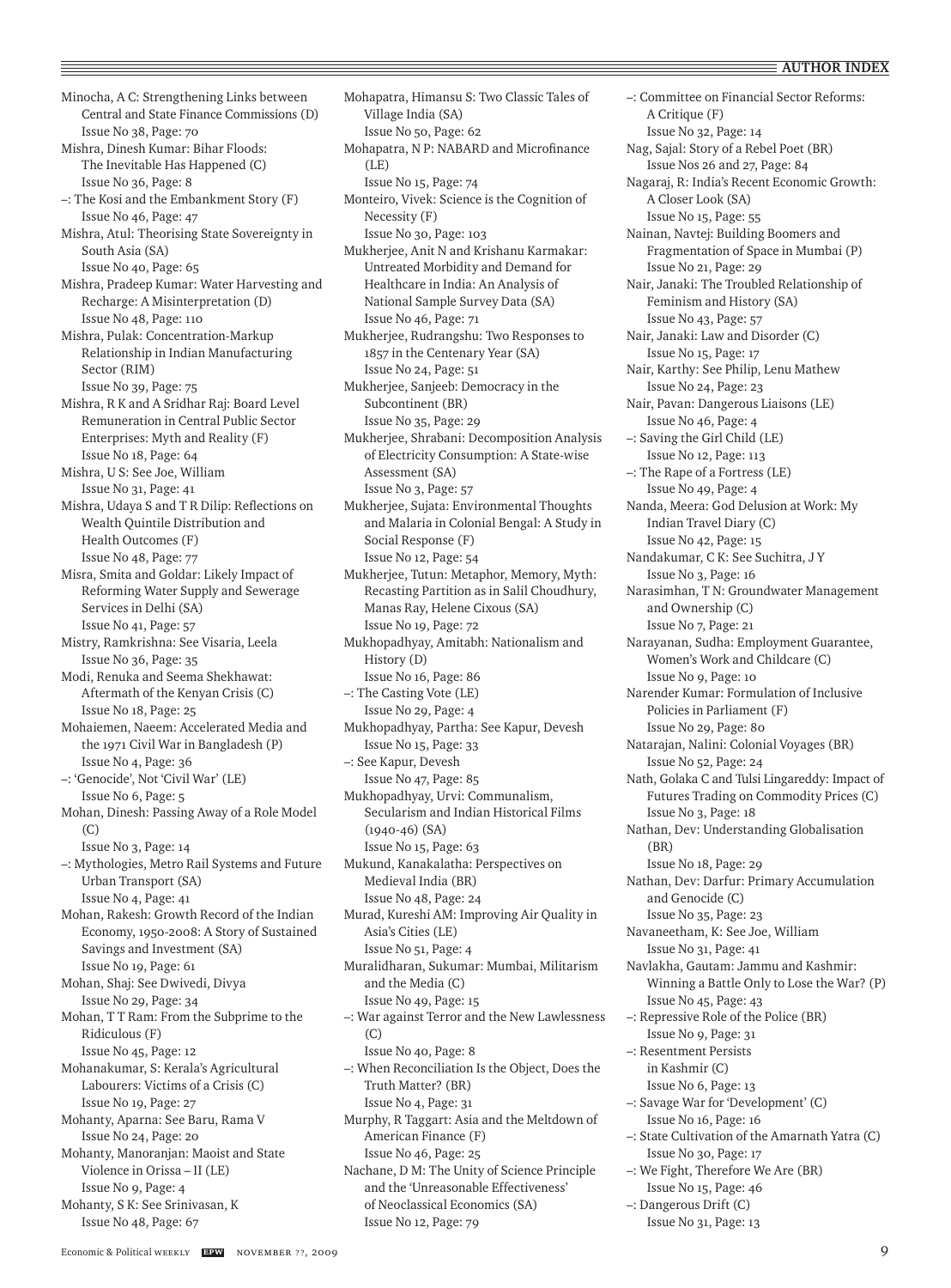Navneetham, K: See Jose, Sunny Issue No 33, Page: 61 Nayyar, Gaurav: Economic Growth and Regional Inequality in India (SA) Issue No 6, Page: 58 Neetha N: Regulating Domestic Work (C) Issue No 37, Page: 26 Negi, Rajender Singh: Magsaysay Award: Asian Nobel, Not So Noble (C) Issue No 34, Page: 14 Newar, Sanjeev: See Ghosh, Soumya Kanti Issue No 29, Page: 27 Ngai, Pun: Light and Shadow of an Inarticulate Age: Reflections on China's Reform (F) Issue No 52, Page: 70 Nielsen, Robin: See Hanstad, Tim Issue No 10, Page: 49 Noorani, A G: Lawless Lawyers (C) Issue No 40, Page: 13 –: Films and Free Speech (CL) Issue No 18, Page: 11 –: Textbooks and the Constitution (F) Issue No 29, Page: 9 –: The Constitution and Censorship of Plays (BR) Issue No 10, Page: 31 Noronha, Ernesto: See Taylor, Philip Issue No 22, Page: 37 Nundy, Madhurima: See Baru, Rama V Issue No 4, Page: 62 Oberoi, Honey: Rethinking Tibet? (F) Issue No 19, Page: 80 Oommen, M A: Reforms and the Kerala Model (Ed) Issue No 2, Page: 22 –: The Finance Commission and the Third Tier (C) Issue No 33, Page: 17 Padhi, Ranjana: See Pradhan, Pramodini Issue No 44, Page: 11 Pal, Mahi: See Gupta, Vikas Issue No 33, Page: Pal, Parthapratim: Regional Trade Agreements and Improved Market Access in Developed Countries: The Evidence (SA) Issue No 48, Page: 83 Pal, Parthapratim and Mitali Dasgupta: Does a Free Trade Agreement with ASEAN Make Sense? (C) Issue No 46, Page: 8 Pal, Suresh: Agricultural R&D Policy and Institutional Reforms: Learning from the Experiences of India and China (RA) Issue Nos 26 and 27, Page: 145 Palley, Thomas I: Scapegoating Regulation (C) Issue No 35, Page: 21 Palshikar, Suhas: Challenges before the Reservation Discourse (C) Issue No 17, Page: 8 –: In the Shadow of Terror: Anti-politician or Anti-politics (C) Issue No 50, Page: 10 –: See Deshpande, Rajeshwari Issue No 34, Page: 61 –: Y D Phadke (1931-2008): Scholar and Public Intellectual (C)

Panchapakesan, N: Need for Change of Paradigm in Science Teaching (C) Issue No 17, Page: 15 Panda, Chakradhara: Do Interest Rates Matter for Stock Markets? (SA) Issue No 17, Page: m07 Pandey, Arvind; D C S Reddy and M Thomas: What Lies Behind the Fall in the HIV Population in India (C) Issue No 52, Page: 15 Pandey, Sandeep (et al: Detention of Dr Binayak Sen (LE) Issue No 6, Page: 4 Pandian, M S S: Bombay, the Cinematic City (BR) Issue No 8, Page: 33 –: Writing Ordinary Lives (P) Issue No 38, Page: 34 Pant, Niranjan: Some Issues in Participatory Irrigation Management (P) Issue No 1, Page: 30 Panwar,Tikender Singh: Nailing the Himachal Pradesh Government's Lies (C) Issue No 50, Page: 14 Parameswaran, M: See Balakrishnan, Pulapre Issue No 2, Page: 4 Parayil, Govindan: See Joseph, K J: Issue No 1, Page: 46 Parry, Jonathan and Struempell: On the Desecration of Nehru's 'Temples': Bhilai and Rourkela Compared (SA) Issue No 19, Page: 47 Patel, Ankit: See Dinesh Kumar, M Issue No 35, Page: 61 Patel, Pravin J: See Shah, A M Issue No 8, Page: 19 Patel, Shirish B: Mumbai and Shanghai (LE) Issue No 47, Page: 4 Patidar, Suresh: NREGS: A Wrong Solution  $(LE)$ Issue No 29, Page: 90 Patil, Balasaheb Vikhe: Agricultural Indebtedness: Crisis and Revival (P) Issue No 5, Page: 47 Patil, Sharad: Lived-in Experience (LE) Issue No 28, Page: 4 Patnaik, Anuradha: Monetary Policy (LE) Issue No 21, Page: 74 Patnaik, Arun Kumar: Gramsci Is Dead But Resurrected (BR) Issue No 50, Page: 25 Patnaik, Ila: See Bhattacharya, Rudrani Issue No 49, Page: 62 Patnaik, Prabhat: The Accumulation Process in the Period of Globalisation (P) Issue Nos 26 and 27, Page: 108 –: The Communists and the Building of Capitalism (C) Issue No 5, Page: 8 Patnaik, S M: See Mehrotra, Nilika Issue No 43, Page: 25 Patra, Nilanjan: Exploring the Determinants of Childhood Immunisation (SA) Issue No 12, Page: 97 Patra, Soumyajit and Samita Manna: Integrative Reconciliation: Mothers in the Naga Movement (C)

Issue No 10, Page: 21

Patwari, Yogesh: See Vijay Kumar Issue No 20, Page: 67 Paul, Samuel: Alternative Path (LE) Issue No 21, Page: 4 –: India's Citizen's Charters: In Search of a Champion (F) Issue No 7, Page: 67 Pavaskar, Madhoo: More on Futures Trading and Commodity Prices (D) Issue No 10, Page: 78 Pavaskar, Madhoo and Nilanjan Ghosh: Commodity Transaction Tax: A Recipe for Disaster (C) Issue No 39, Page: 17 Persaud, Avinash D: Lessons for Mr Subbarao from the International Credit Crisis (F) Issue No 37, Page: 12 Petras, James: Zionists and the US Joint Intelligence Report (Ed) Issue No 1, Page: 20 Phadke, Anant: Thwarting Corporate Capture of Land: The Alibag Struggle (C) Issue No 11, Page: 21 Philip, Lenu Mathew and Karthy Nair: Will Accra Affect Development Mandate of UNCTAD? (C) Issue No 24, Page: 23 Phongpaichit, Pasuk: See Baker, Chris Issue No 50, Page: 18 Pollock, Sheldon: Towards a Political Philology: D D Kosambi and Sanskrit (F) Issue No 30, Page: 52 Polychroniou, Chronis: The 'Masters of the Universe' Outsmart Themselves (C) Issue No 43, Page: 14 Prabhakara, M S: Kannada Exclusivism: Latecomer to the Game (BR) Issue No 33, Page: 30 Pradhan, Pramodini and Ranjana Padhi: Normalcy Far from Returning to Kandhamal (C) Issue No 44, Page: 11 Pramanik, Rathindra Nath: Changing Terms and Conditions of Employment of Agricultural Labourers in West Bengal (SA) Issue No 15, Page: 73 Prasad, Madhava M: Satyajit Ray: A Revolution (BR) Issue No 3, Page: 28 Prasad, N G R: Dedicated to Social Justice (BR) Issue No 12, Page: 28 Prasad, Neerabh K: Regulation of Natural Gas in India (C) Issue No 39, Page: 21 Prasad, Rohit and V Sridhar: A Critique of Spectrum Management in India (C) Issue No 38, Page: 13 Prasad, Sheela and B Venkat Raju: The Magic Mountain Revisited: History of the Madanapalle TB Sanatorium (SA) Issue No 33, Page: 32 Puri, Balraj: Clues to Understanding Jinnah (BR) Issue No 9, Page: 33 –: Independence, Autonomy and Freedom in Kashmir? (C) Issue No 12, Page: 20

Issue No 5, Page: 18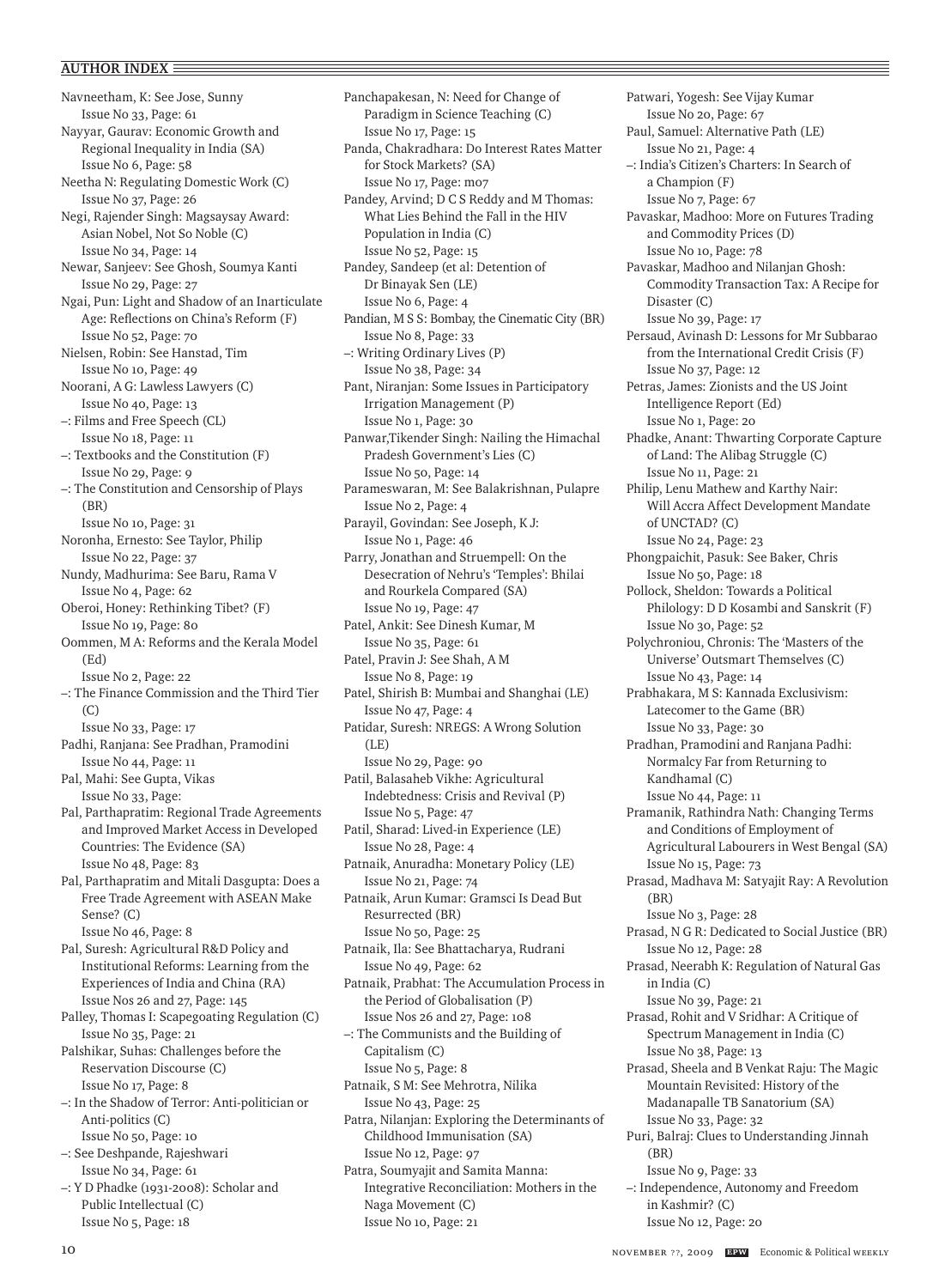–: Jammu and Kashmir: The Issue of Regional Autonomy (C) Issue No 34, Page: 8 –: Neglected Regional Aspirations in Jammu and Kashmir (Ed) Issue No 1, Page: 13 -: Nationalism – Boon or Curse? (LE) Issue No 10, Page: 82 –: Nikahnamas for Muslims (LE) Issue No 18, Page: 4 Radhakrishna, Meena: Crime of Vigilante Justice (Ed) Issue No 2, Page: 16 Raffer, Kunibert: Bretton Woods Institutions and the Rule of Law (SA) Issue No 38, Page: 49 Raghavan, Chakravathi: Haksar and the IAS  $(I.F)$ Issue No 17, Page: 4 Raghavan, M: Changing Pattern of Input Use and Cost of Cultivation (RA) Issue Nos 26 and 27, Page: 123 Raghavan, Srinath: The Case for Restraint on Tibet (Ed) Issue No 14, Page: 11 Raina, Rajeswari and Archita Bhatta: Policy Bungling on Incentives for Public Sector S&T (C) Issue No 43, Page: 16 Rajan, Rajeswari Sunder: English Literary Studies, Women's Studies and Feminism in India (SA) Issue No 43, Page: 66 Rajan, S Irudaya: P R Gopinathan Nair (LE) Issue No 33, Page: 4 Rajan, S Irudaya and K S James: Third National Family Health Survey in India: Issues, Problems and Prospects (F) Issue No 48, Page: 33 Rajan, Vithal: A System in Decay (P) Issue No 14, Page: 29 –: An Exercise in Nostalgia (BR) Issue No 25, Page: 27 –: Arguing with Sen on Nationalism (LE) Issue No 10, Page: 4 –: 1.2.3.But Where To? (LE) Issue No 39, Page: 4 –: Reinvention of Identity (LE) Issue No 4, Page: 4 –: The Burmese Junta (BR) Issue No 38, Page: 32 Rajasree, A K: See Devika, J Issue No 45, Page: 25 Raje, Gauri: See Hardiman, David Issue No 9, Page: 43 Rajiv Kumar: See Sarma, Mandira Issue No 9, Page: 13 Raju, B Venkat: See Prasad, Sheela Issue No 33, Page: 52 Raju, Swati: Fiscal Sustainability Analysis of Tamil Nadu (D) Issue No 30, Page: 131 Rakhe, P B: See Hajra, Kumudini S Issue No 12, Page: 89 Ram Mohan, T T: An Insider's Perspective on Matters Financial (BR) Issue No 2, Page: 31

–: Is It Time to Open up to Foreign Banks? (F) Issue No 28, Page: 12 –: Reforming the Banking Sector (F) Issue No 32, Page: 28 –: Sovereign Wealth Funds: Western Fears (C) Issue No 15, Page: 8 Ramachandraiah, C: On Metro Rail Systems (LE) Issue No 11, Page: 4 –: Scams Together: Satyam-Maytas-Metro Rail  $(I.E)$ Issue No 52, Page: 4 Ramana, M V: See Mian, Zia Issue Nos 26 and 27, Page: 201 –: See Rao, Divya Badami Issue No 51, Page: 14 Ramanathan, Usha: Ostensible Poverty, Beggary and the Law (SA) Issue No 44, Page: 33 Ramanathan, Suguna: The Sanity of Religious Disarmament (BR) Issue No 25, Page: 29 Ramani, Srinivasan: Cricket, Excesses and Market Mania (C) Issue No 10, Page: 13 –: Nepal Political Diary-I (C) Issue No 24, Page: 26 -: Nepal Political Diary-II (C) Issue No 25, Page: 23 -: Nepal Political Diary-III (C) Issue No 26, Page: 25 Ramanna, Mridula: Knowledge through the Trade Routes (BR) Issue No 16, Page: 33 –: Women Physicians as Vital Intermediaries in Colonial Bombay (F) Issue No 12, Page: 71 Ramaswamy, V: Basti Redevelopment in Kolkata (C) Issue No 38, Page: 25 Rammohan, K T: Caste and Landlessness in Kerala: Signals from Chengara (C) Issue No 37, Page: 14 Ramnath, Madhu: Surviving the Forest Rights Act: Between Scylla and Charybdis (P) Issue No 9, Page: 37 Ramusack, Barbara N: A Major Intervention (BR) Issue Nos 26 and 27, Page: 81 Rana, Kumar: See Bhattacharyya, Dwaipayan Issue No 5, Page: 63 Ranganathan, Maya and Shiva Roy-Chowdhury: The Naga Nation on the Net (SA) Issue No 29, Page: 61 Ranganathan, Namita: Childern's Mental Health: Role of Schools (C) Issue No 20, Page: 19 Rangarajan, C and D K Srivastava: Reforming India's Fiscal Transfer System: Resolving Vertical and Horizontal Imbalances (SA) Issue No 23, Page: 47 Rani Si, Anima and Naresh Kumar Sharma: An Empirical Study of the Mid-Day Meal Programme in Khurda, Orissa (SA) Issue No 25, Page: 46 Ranjan, Gopal: See Boillot, Jean-Joseph Issue No 7, Page: 4 Rao, C Niranjan Rao: See Dhar, Biswajit Issue No 23, Page: 39

Rao, D Tripati and Prodipta Ghosh: Preparedness of Indian Banks in Managing Operational Risk (SA) Issue No 18, Page: 47 Rao, Divya Badami and M V Ramana: Violating Letter and Spirit: Environmental Clearances for Koodankulam Reactors (C) Issue No 51, Page: 14 Rao, Govinda M and Vasantha U A Rao: Expanding the Resource Base of Panchayats: Augmenting Own Revenues (SA) Issue No 4, Page: 54 Rao, Govinda M: Amaresh Bagchi: Public Finance Economist Par Excellence (C) Issue No 10, Page: 10 –: Tapan Kumar Sen and Pratap R Jena: Issues before the Thirteenth Finance Commission (SA) Issue No 36, Page: 41 Rao, Mohan: Playing God: The Global Population Control Movement (BR) Issue No 40, Page: 28 Rao, S Srinivasa: India's Language Debates and Education of Linguistic Minorities (SA) Issue No 36, Page: 63 Rao, V M: Through Cloudy Glasses: Viewing Food Insecurity from the Top (BR) Issue No 20, Page: 35 Rao, Vasantha U A: See Rao, Govinda M Issue No 4, Page: 54 Rasiah, Rajah: Critique of Neoliberalism (BR) Issue No 17, Page: 29 Rath, Nilakantha: Implications of the Loan Waiver for Rural Credit Institutions (C) Issue No 24, Page: 13 –: Microfinance Regulation Bill: A Rejoinder (D) Issue No 19, Page: 84 Ratnagar, Shereen: Kosambi's Archaeology (F) Issue No 30, Page: 71 Ravallion, Martin: A Global Perspective on Poverty in India (C) Issue No 43, Page: 31 –: 'How Many Poor in the World?': A Reply (D) Issue No 45, Page: 78 Raveendran, G: See Sengupta, Arjun Issue No 11, Page: 49 Ravi Kumar T: See Sengupta, Papia Issue No 33, Page: 8 Ravi Kumar, T and Vijender Sharma: Pay Structure in Higher Education: Some Issues  $(C)$ Issue No 16, Page: 19 Ravi, C: See Mahendra Dev, S Issue No 10, Page: 8 Ravinder Kaur: Dispensable Daughters and Bachelor Sons: Sex Discrimination in North India (SA) Issue No 30, Page: 109 Ravindranath: See Dinesh Kumar, M Issue No 35, Page: 61 Ravishankar, V J; Farah Zahir and Neha Kaul: Indian States' Fiscal Correction: An Unfinished Agenda (SA) Issue No 38, Page: 57 Rawal, Vikas: Ownership Holdings of Land in Rural India: Putting the Record Straight (SA) Issue No 10, Page: 43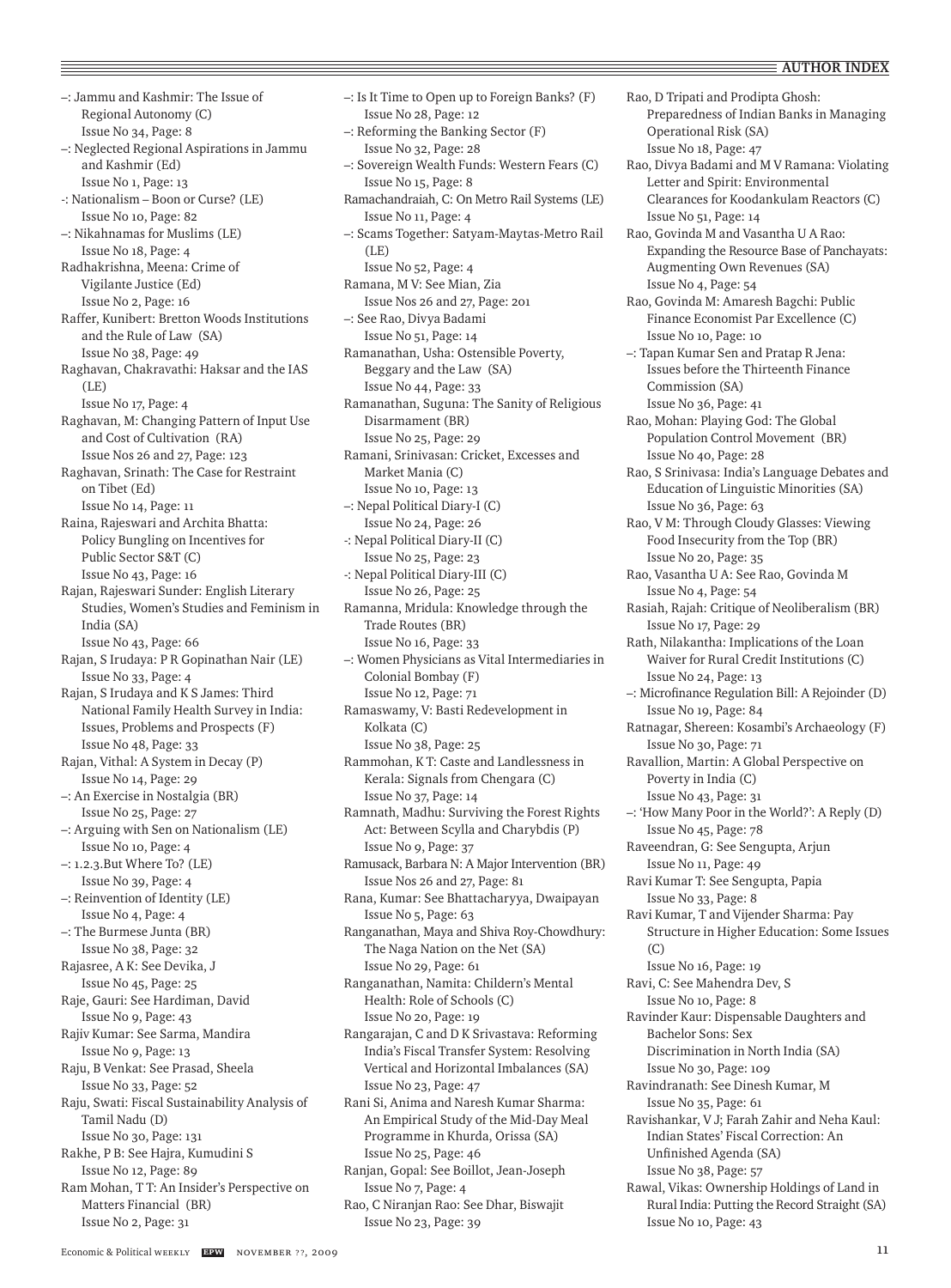Ray, Pradeep K and Sunil Venaik: Foreign Ownership and Subsidiary Performance: Impact on Research and Exports? (RA) Issue No 39, Page: 57 Ray, Ranjan: Diversity in Calorie Sources and Undernourishment during Rapid Economic Growth (SA) Issue No 8, Page: 51 Ray, Sunil: Is Rajasthan Heading towards Caste War? (C) Issue No 10, Page: 19 Rayalu, K Rama: Chiranjeevi's Entry into Andhra Pradesh Politics (C) Issue No 41, Page: 17 –: Chiranjeevi and the Coming Polls in Andhra Pradesh (C) Issue No 48, Page: 16 Raychaudhuri, Ajitava and Prabir De: Barriers to Trade in Higher Education Services in the Era of Globalisation (SA) Issue No 35, Page: 51 Reddy, A Vidyadhar: See Mantravadi, Pramod Issue No 39, Page: 66 Reddy, Ashok Satya: Political Prisoners' Strike  $(I.E)$ Issue No 18, Page: 4 Reddy, D C S: See Pandey, Arvind Issue No 52, Page: 15 Reddy, P Prudhvikar: See Mahendra Dev, S Issue No 21, Page: 43 Reddy, Sanjay and Antoine Heuty: Estimating Costs of Achieving Global Goals (Ed) Issue No 6, Page: 68 Reddy, Sanjay G: Differently Distorted: The World Bank's 'Updated' Poverty Estimates (C) Issue No 43, Page: 44 Rege, Sharmila: Interrogating the Thesis of 'Irrational Deification' (C) Issue No 7, Page: 16 Reoch, Robert: See Eatwell, John Issue No 41, Page: 14 Riskin, Carl: Property Rights and the Social Costs of Transition and Development in China (F) Issue No 52, Page: 37 Rodrigues, Edward A: An Alternative Articulation of Urban Experience (BR) Issue No 8, Page: 37 Rorabacher, J Albert: Gerrymandering, Poverty and Flooding: A Perennial Story of Bihar (SA) Issue No 7, Page: 45 Ros, Jamie: Diversity of Policies for Growth (BR) Issue No 11, Page: 35 Rosencranz, Armin and Sharachchandra Lele: Supreme Court and India's Forests (C) Issue No 5, Page: 11 Ross, Thomas W: See Ghosh, Subhadip Issue No 51, Page: 35 RowChowdhury, Supriya: Class in Industrial Disputes: Case Studies from Bangalore (RA) Issue No 22, Page: 28 Roy, Dayabati: Whither the Subaltern Domain? – An Ethnographic Enquiry (F)

Issue No 12, Page: 62 Roy, Tirthankar: A Grand Synthesis (RA) Issue No 34, Page: 27 –: Labour Institutions, Japanese Competition, and the Crisis of Cotton Mills in Interwar Mumbai (SA) Issue No 1, Page: 37 –: World History in Statistics (BR) Issue No 16, Page: 29 Roy-Chowdhury, Shiva: See Ranganathan, Maya Issue No 29, Page: 61 RoyChowdhury, Supriya: The Scholar and the Manager (C) Issue No 7, Page: 10 Rozario, Clifton: See Sangameswaran, Priya Issue No 14, Page: 60 S Ganesh: Science Research (LE) Issue No 28, Page: 4 Sagar, Mridul: Beyond Melting the Pot: On the Financial Sector Blueprint (F) Issue No 32, Page: 23 Sahadevan, K G: Mentha Oil Futures and Farmers (F) Issue No 4, Page: 72 Sahoo, A K: See Bakshi, Prakash Issue No 20, Page: Sahu, Geetanjoy: Mining in the Niyamgiri Hills and Tribal Rights (C) Issue No 15, Page: 19 Saibaba, G N: Colonialist Nationalism in the Critical Practice of Indian Writing in English: A Critique (SA) Issue No 23, Page: 61 Saigal, Anju: Community Caretaking and Women Volunteer Teachers in Mumbai Slums (F) Issue No 42, Page: 69 Samaddar, Ranabir: Can Partition Be Undone? (BR) Issue No 5, Page: 45 –: Can We Discuss Imperialism Today without Discussing the Empire? (BR) Issue No 49, Page: 42 –: Jayaprakash Narayan and the Problem of Representative Democracy (SA) Issue No 31, Page: 49 Sampat, Preeti: Special Economic Zones in India (C) Issue No 28, Page: 25 –: Where Is Displacement? (LE) Issue No 19, Page: 4 Sampath Kumar, Rama: From Kosovo to Georgia: The US, NATO and Russia (C) Issue No 36, Page: 24

Roy, Dunu: Hydropower in Uttarakhand: Is 'Development' the Real Objective? (C)

Roy, Rajat: Endemic Hunger in West Bengal

Roy, Rohan Deb: An Awful, Unseen Visitant: The Return of Burdwan Fever (F)

Roy, Kaushik: Incorrect Teleology (BR) Issue No 39, Page: 39 Roy, Kumkum: Kosambi and Questions

Issue No 41, Page: 19

Issue No 18, Page: 21

of Caste (F) Issue No 30, Page: 78

(C)

–: India and the Eurasian Geopolitical Space (BR) Issue No 44, Page: 29 Sangameswaran, Priya; Roopa Madhav and Clifton Rozario: 24/7, 'Privatisation' and Water Reform: Insights from Hubli-Dharwad (SA) Issue No 14, Page: 60 Sengupta, Arjun: A Monetised Deficit for Sustaining Growth amidst the Meltdown (C) Issue No 42, Page: 10 Sankar, C V: Inaccurate Criticism of Tsunami Relief (D) Issue No 20, Page: 94 Sant, Girish: See Sreenivas, Ashok Issue No 31, Page: 37 Sanwal, Mukul: Sustainable Development Perspective of Climate Change (P) Issue No 15, Page: 49 –: The G-8 and India's National Action Plan on Climate Change (C) Issue No 29, Page: 17 Sardana, Arvind: See Bose, Sukanya Issue No 32, Page: 54 Sarkar, Debnarayan: Indian Microfinance: Lessons from Bangladesh (Ed) Issue No 1, Page: 18 Sarkar, Rinki: Decentralised Forest Governance in Central Himalayas: A Re-evaluation of Outcomes (SA) Issue No 18, Page: 54 Sarma, Mandira and Rajiv Kumar: Rural Short-term Cooperative Credit Structure (C) Issue No 9, Page: 13 Sathyamala, C: Reflections on Alma-Ata (F) Issue No 47, Page: 32 –: See Vembulu, R Pavananthi Issue No 16, Page: 39 –: The Interesting Times We Live In (C) Issue No 21, Page: 16 –: See Vembulu, R Pavananthi Issue No 25, Page: 136 Sathyamala, C et al: Violence against Christians (LE) Issue No 42, Page: 4 Satish, P: Misplaced Critique of Microfinance Regulation Bill (D) Issue No 3, Page: 77 Satya, Laxman: British Imperial Railways in Nineteenth Century South Asia (SA) Issue No 47, Page: 69 Satya, Laxman D: Justifying Empire: Then and Now (BR) Issue No 3, Page: 32 Sau, Ranjit: A Ballad of Singur: Progress with Human Dignity (C) Issue No 43, Page: 10 Saumya: Communalism: Narratives in Chhattisgarh (P) Issue No 2, Page: 38 Saxena, Ashish: Reflections on Democratic Decentralisation in J & K (C) Issue No 9, Page: 21 Schneider, Benu: Macroeconomic Framework and Financial Sector Development: A Commentary (F) Issue No 32, Page: 19

Issue No 23, Page: 31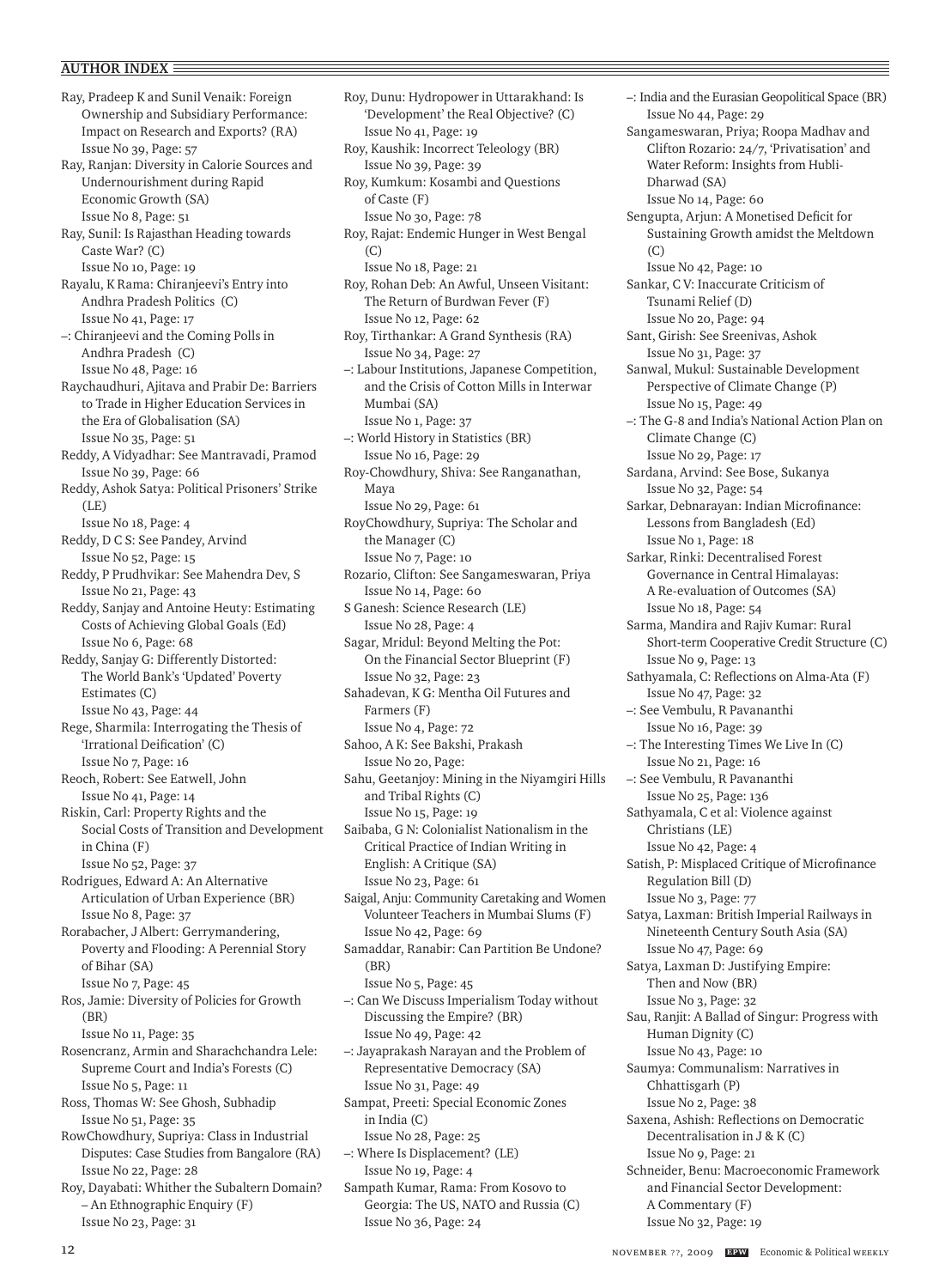Scholarios, Dora: See Taylor, Philip Issue No 22, Page: 37 Sebastian, Gilbert: An Embedded Politics of Civil Society? (D) Issue No 18, Page: 68 Sebastian, P A: In Memoriam: Anuradha Ghandy (LE) Issue No 17, Page: 4 –: Narco-Analysis and the Indian Criminal Justice System (C) Issue No 36, Page: 19 Sekhar, C S C: Surge in World Wheat Prices: Learning from the Past (C) Issue No 20, Page: 12 –: World Rice Crisis: Issues and Options (C) Issue Nos 26 and 27, Page: 13 Selden, Mark: Japan, the United States and Yasukuni Nationalism (SA) Issue No 45, Page: 71 Selden, Mark: See Lee, Ching Kwan Issue No 52, Page: 27 Selim, Monique: Work, Ideology and Reflexivity within the Frame of Globalisation: Comparative Perspectives (SA) Issue No 42, Page: 49 Sen, Amartya: Is Nationalism a Boon or a Curse? (P) Issue No 7, Page: 39 Sen, Arup Kumar: Reading Patnaik (LE) Issue No 5, Page: 90 –: The Other Side of Soviet Industrialisation (LE) Issue No 11, Page: 4 –: What Happened in Tibet? (LE) Issue No 17, Page: 4 –: The Prose of Counter-Insurgency (LE) Issue Nos 26 and 27, Page: 574 –: Nandigram: A Tale of Developmental Violence (BR) Issue No 37, Page: 31 Sen, Binayak: Thoughts on Alma-Ata and Beyond (F) Issue No 47, Page: 36 Sen, Indrani: A Glimpse of Writings of Colonial Women (BR) Issue No 17, Page: 31 Sen, Partha: A Gripping Account, But without Literature (BR) Issue No 32, Page: 50 Sen, Sunanda and Byasdeb Dasgupta: Labour under Stress: Findings from a Survey (F) Issue No 3, Page: 65 Sen, Tapan Kumar: See Rao, M Govinda Issue No 36, Page: 41 Sengupta, Arjun; K P Kannan and G Raveendran: India's Common People: Who Are They, How Many Are They and How Do They Live? (SA) Issue No 11, Page: 49 Sengupta, Mitu: How the State Changed Its Mind: Power, Politics and the Origins of India's Market Reforms (SA) Issue No 21, Page: 35 Sengupta, Papia and Ravi Kumar T: Linguistic Diversity and Disparate Regional Growth (C) Issue No 33, Page: 8

Senthilkumar Solidarity Committee: Caste, Higher Education and Senthil's 'Suicide' (C) Issue No 33, Page: 10 Seshaiah, S et al: Release Afzal Guru (LE) Issue No 21, Page: 4 Seth, Manisha et al: Batla House 'Encounter'  $(I.E)$ Issue No 47, Page: 90 Shaban, Abdul: Ghettoisation, Crime and Punishment in Mumbai (F) Issue No 33, Page: 68 Shah, A M; Pravin J Patel and Lancy Lobo: A Heady Mix: Gujarati and Hindu Pride (C) Issue No 8, Page: 19 Shah, Ajay: See Bhattacharya, Rudrani Issue No 49, Page: 62 Shah, K R: Traditional Sources of Financing Higher Education (D) Issue No 7, Page: 74 Shah, Mihir: See Ambasta, Pramathesh Issue No 8, Page: 41 –: Direct Cash Transfers: No Magic Bullet (D) Issue No 34, Page: 77 –: Manual Labour and Growth (LE) Issue No 51, Page: 4 –: Radicalism of NREGA (LE) Issue No 23, Page: 4 –: Rainfed Authority and Watershed Reforms (D) Issue Nos 12 and 13, Page: 105 –: Structures of Power in Indian Society: A Response (D) Issue No 46, Page: 78 Shah, Tushaar: Groundwater Management and Ownership: Rejoinder (D) Issue No 17, Page: 116 –: India's Master Plan for Groundwater Recharge: An Assessment and Some Suggestions for Revision (SA) Issue No 51, Page: 41 Shah,Tushaar and Shilp Verma: Co-Management of Electricity and Groundwater: An Assessment of Gujarat's Jyotirgram Scheme (SA) Issue No 7, Page: 59 Shahabuddin: Harassment (LE) Issue No 45, Page: 82 Shakil, Albeena: JNU Students' Elections and the Lyngdoh Recommendations (C) Issue No 50, Page: 15 Shankar, Kripa: Data Withdrawn (LE) Issue No 1, Page: 74 –: Rural Distress and Government Policy (LE) Issue No 24, Page: 4 –: Starving India (BR) Issue No 30, Page: 32 Sharat Kumar: Role of Planning: A Comment (D) Issue No 8, Page: 78 Sharma, Anil: Is Higher Demand for Biofuels Fuelling Food Prices? (C) Issue No 32, Page: 37 Sharma, Animesh: Section 377: No Jurisprudential Basis (C) Issue No 46, Page: 12 Sharma, Kalpana: Governance Failures and the Anti-Political Fallout (C) Issue No 49, Page: 13

Sharma, Naresh Kumar: See Rani Si, Anima Issue No 25, Page: 46 Sharma, Sidharth: Myth of Judicial Overreach (C) Issue No 10, Page: 15 Sharma, Vijender: See Ravi Kumar, T Issue No 16, Page: 19 Shaw, Annapurna: Squatter Settlements: Urbanised Spaces? (BR) Issue No 22, Page: 21 Sheel, Alok and Meeta Ganguly: Rise and Fall of Securitised Structured Finance (P) Issue No 16, Page: 44 Shekhar, Vibhanshu: Malay Majoritarianism and Marginalised Indians (C) Issue No 8, Page: 22 Shekhawat, Seema: See Modi, Renu Issue No 18, Page: 25 Shneiderman, Sara: See Middleton, Townsend Issue No 19, Page: 39 Shylashri, Shankar: See Jha, Raghbendra Issue No 11, Page: 44 Siddhartha and Anish Vanaik: CAG Report on NREGA: Fact and Fiction (F) Issue No 25, Page: 39 Siddhartha: See Vanaik, Anish Issue No 17, Page: 33 Siegmann, Karin Astrid: Soccer Ball Production for Nike in Pakistan (RA) Issue No 22, Page: 57 Siegmann, Karin Astrid: See Barbora, Sanjay Issue No 24, Page: 57 Sikand, Yoginder: Dangerous Portents: A View from Doda (C) Issue No 35, Page: 19 –: Reflections on Deoband's Anti-Terrorism Convention (C) Issue Nos 12 and 13, Page: 13 –: Reforming Traditional Muslim Education (C) Issue No 29, Page: 19 Silva, Kalinga Tudor: Mapping of Fevers and Colonising the Body in British Ceylon (F) Issue Nos 12 and 13, Page: 41 Singal, Nidhi: See Jeffery, Roger Issue Nos 12 and 13, Page: 22 Singala, Subbiah and Mukul G Asher: Financial Stability in Asian Economies (SA) Issue No 10, Page: 65 Singh, Anoop: The Economics of Iran-Pakistan-India Natural Gas Pipeline (SA) Issue No 37, Page: 57 Singh, Birinder Pal: Ex-Criminal Tribes of Punjab (SA) Issue No 51, Page: 59 Singh, Gurbachan: Financial Sector Reforms (D) Issue No 36, Page: 70 Singh, Mahendra Prasad: Reorganisation of States in India (SA) Issue No 11, Page: 70 Singh, O P: See Dinesh Kumar, M Issue No 35, Page: 61 Singh, Pritam: Contemporary Global Capitalism: Multi-pronged Crises (P) Issue No 41, Page: 36 Singh, Rajeev: Potential of a Carbon Finance Fund (C) Issue No 44, Page: 17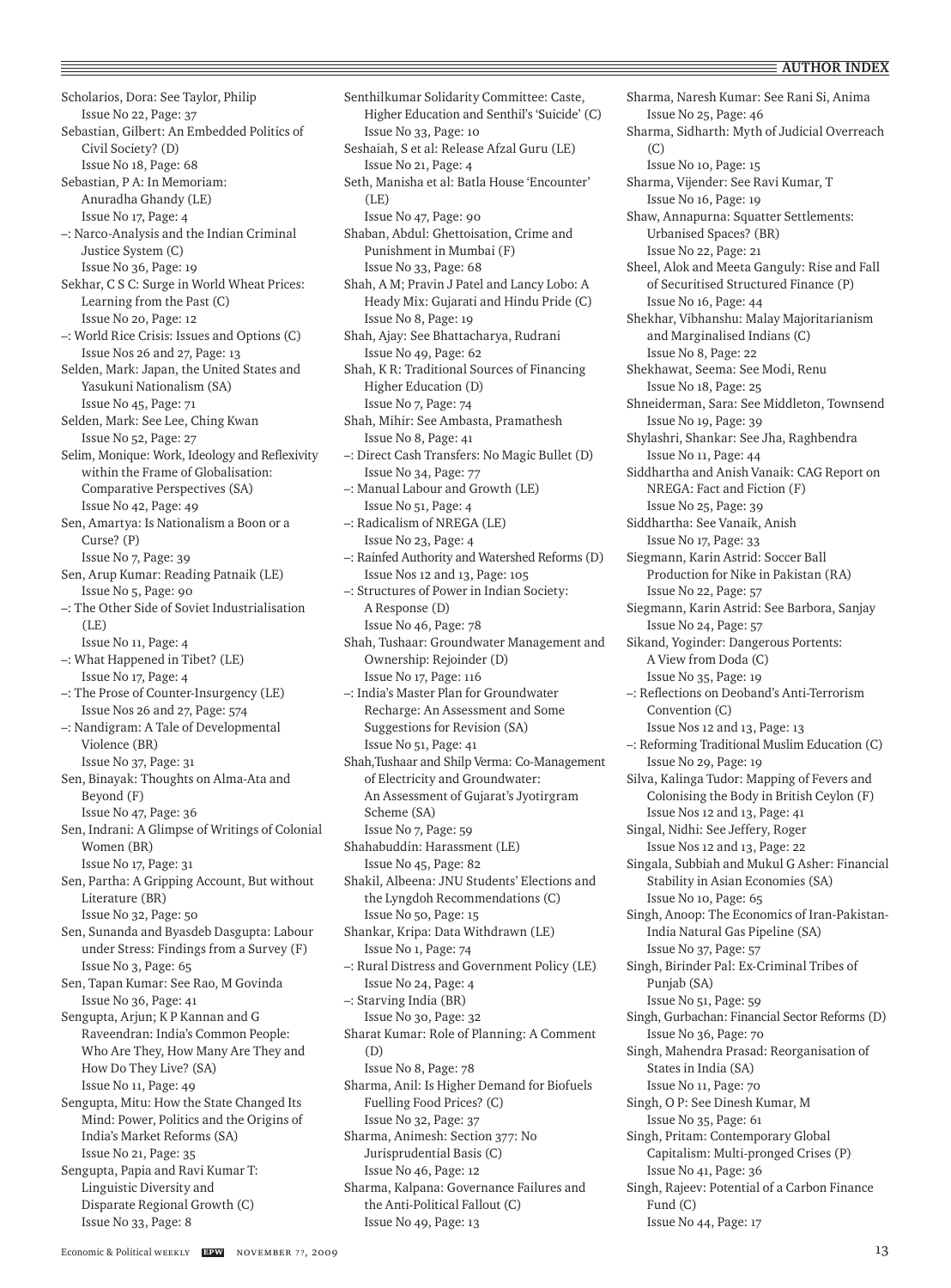Singh, Sukhpal; Manjeet Kaur and H S Kingra: Indebtedness among Farmers in Punjab (RA) Issue Nos 26 and 27, Page: 130 Singh, Sukhpal: Producer Companies as New Generation Cooperatives (C) Issue No 20, Page: 22 Singh, Tejinder and Rajesh Jaiswal: Jan Kerosene Pariyojana: Impact and Future Policy Responses (SA) Issue No 8, Page: 67 Sinha, C R: Management of Floods in Bihar (F) Issue No 46, Page: 40 Sinha, Dipa: Social Audit of Midday Meal Scheme in AP (F) Issue No 44, Page: 57 Sinha, Rajiv: Kosi: Rising Waters, Dynamic Channels and Human Disasters (F) Issue No 46, Page: 42 Sircar, Subhalakshmi: Risk Premium in Foreign Exchange Market (SA) Issue No 24, Page: 66 Sitapati, Vinay: Doing a *Rashomon* on the Hindutva Cases (F) Issue No 10, Page: 72 Sivarman, Satya: Failure of the Left (BR) Issue No 47, Page: 49 Sobhan, Zafar: Back to Square One in Bangladesh (F) Issue No 39, Page: 8 –: Finishing Line in Sight in Bangladesh? (F) Issue No 47, Page: 8 Solanki, S S: Sustainability of Rural Artisans (C) Issue No 19, Page: 24 Somanathan, E: See Chakravarty, Sujoy Issue No 44, Page: 45 Somayya, Ravela: Sib Narayan Ray (LE) Issue No 16, Page: 4 South Asia Human Rights Documentation Centre: Anti-Conversion Laws: Challenges to Secularism and Fundamental Rights (SA) Issue No 2, Page: 63 Souza, Rohan D'Souza: Ecology as Constraint on British Rule (BR) Issue No 48, Page: 26 Sreenivas, Ashok and Girish Sant: Unravelling Myths about Subsidies in Urban Transport (F) Issue No 31, Page: 37 Sridhar Raj, A: See Mishra, R K Issue No 18, Page: 64 Sridhar, C R: Food for Thought (BR) Issue No 31, Page: 25 Sridhar, Kala Seetharam: Mumbai and Shanghai (LE) Issue No 37, Page: 4 Sridhar, V: See Prasad, Rohit Issue No 38, Page: 13 Sridharan, N: Globalisation of Urban India (BR) Issue No 10, Page: 26 Srinivasan, K and S K Mohanty: Household Deprivation and Its Linkages with Reproductive Health Utilisation (F) Issue No 48, Page: 67 Srinivasan, M V: Teaching Economics: A Comment (D) Issue No 42, Page: 77

Srinivasan, T N: Price Indices and Inflation Rates (SA) Issue Nos 26 and 27, Page: 217 Sriraman, S: Indian Railways on a Fast Track (C) Issue No 11, Page: 23 Srivastava, Pramod and Shobhit Mahajan: Role of Chance in Objective Type Competitive Examinations (C) Issue No 51, Page: 21 Srivastava, D K: See Rangarajan, C Issue No 23, Page: 47 Srivastava, Vinay Kumar: Concept of 'Tribe' in the Draft National Tribal Policy (P) Issue No 50, Page: 29 Srivatsan, R: From Ambedkar to Thakkar and Beyond: Towards a Genealogy of Our Activisms (SA) Issue No 39, Page: 96 Stephen, Johny: See Menon, Ajit Issue No 16, Page: 35 Sthanumoorthy, R: Nature of Current Inflation in Food Prices (C) Issue No 40, Page: 17 Struempell, Christian: See Parry, Jonathan Issue No 19, Page: 47 Subaiya, Lekha: Premarital Sex in India: Issues of Class and Gender (F) Issue No 48, Page: 54 Subrahmanya, M H Bala: Small Business Experiences (BR) Issue No 40, Page: 31 Subramanian, Arvind: See Kapur, Devesh Issue No 15, Page: 37 –: See Kapur, Devesh Issue No 47, Page: 85 –: See Mattoo, Aaditya Issue No 45, Page: 62 Subramanian, K: Ghosts in the Corridor (C) Issue No 45, Page: 19 Subramanian, S: Global Poverty, Inequality, and Aid Flows: A Rough Guide to Some Simple Justice (SA) Issue No 46, Page: 53 Suchitra, J Y and C K Nandakumar: Pensioners' Paradise to IT: The Fallacy That Is Bangalore (C) Issue No 3, Page: 16 Sud, Nikita: The Nano and Good Governance in Gujarat (C) Issue No 50, Page: 13 Suhrud, Tridip: Modi and Gujarati 'Asmita' (C) Issue No 1, Page: 11 Sukumar, N: Living a Concept: Semiotics of Everyday Exclusion (C) Issue No 46, Page: 14 Sullivan, Kate Helen: Discourses on the Nuclear Deal: Persistence of Independence (F) Issue No 3, Page: 73 Sundar, Nandini: See Baviskar, Amita Issue No 46, Page: 87 Sundaram, K: Employment, Wages and Poverty in the Non-Agricultural Sector: All-India, 2000-05 (SA) Issue No 22, Page: 91 Sundaram, Satyam Shivam: National Policy for Urban Street Vendors and Its Impact (C) Issue No 43, Page: 22

Sunil Mani: Growth of India's Telecom Services (1991-2007): Can It Lead to Emergence of a Manufacturing Hub? (SA) Issue No 3, Page: 37 Sunny, Yemuna: Experience and Science in Geography Education (F) Issue No 24, Page: 45 Sur, Abha: Persistent Patriarchy: Theories of Race and Gender in Science (SA) Issue No 43, Page: 73 Suresh Kumar, R John: See Vembulu, R Pavananthi Issue No 16, Page: 39 Suresh Kumar, R John: See Vembulu, R Pavananthi Issue No 25, Page: 136 Surinarain, Sharmi: See Iyengar, Radhika Issue No 38, Page: 63 Suryanarayana, M H: Agflation and the Public Distribution System (C) Issue No 18, Page: 13 Suryanarayana, M H: What Is Exclusive About 'Inclusive Growth'? (SA) Issue No 43, Page: 93 Swain, Sukanta Chandra: Nutritional Deprivation of Children in Orissa (SA) Issue No 37, Page: 49 Swaminathan, Hema: See Malghan, Deepak Issue No 19, Page: 21 Swaminathan, Padmini and J Jeyaranjan: Mainstreaming Gender, Engendering Development: Reflections on a Case Study (RA) Issue No 17, Page: 77 Swaminathan, Padmini: Exclusions From and Inclusions In 'Development': Implications for 'Engendering Development' (SA) Issue No 43, Page: 48 Tathagatan, R: Bolivia at the Crossroads (C) Issue Nos 26 and 27, Page: 35 Taylor, Philip; Ernesto Noronha; Dora Scholarios and Premilla D'Cruz: Employee Voice and Collective Formation in Indian ITES-BPO Industry (RA) Issue No 22, Page: 37 Teltumbde, Anand: Subalternism vs Dalitism (BR) Issue No 52, Page: 22 Thakur, Anuradha: Care of Senior Citizens and the Role of the State (C) Issue No 17, Page: 11 Thakur, Manish K: JP and the Limits of 'Lokniti' (D) Issue No 44, Page: 62 Thapar, Romila: Early Indian History and the Legacy of D D Kosambi (F) Issue No 30, Page: 43 Thieme, Susan: See Barbora, Sanjay Issue No 24, Page: 57 Thomas Isaac, T M and Pinaki Chakraborty: Intergovernmental Transfers: Disquieting Trends and the Thirteenth Finance Commission (SA) Issue No 43, Page: 86 Thomas, Alex M: Learning from the Crisis (LE) Issue No 44, Page: 4